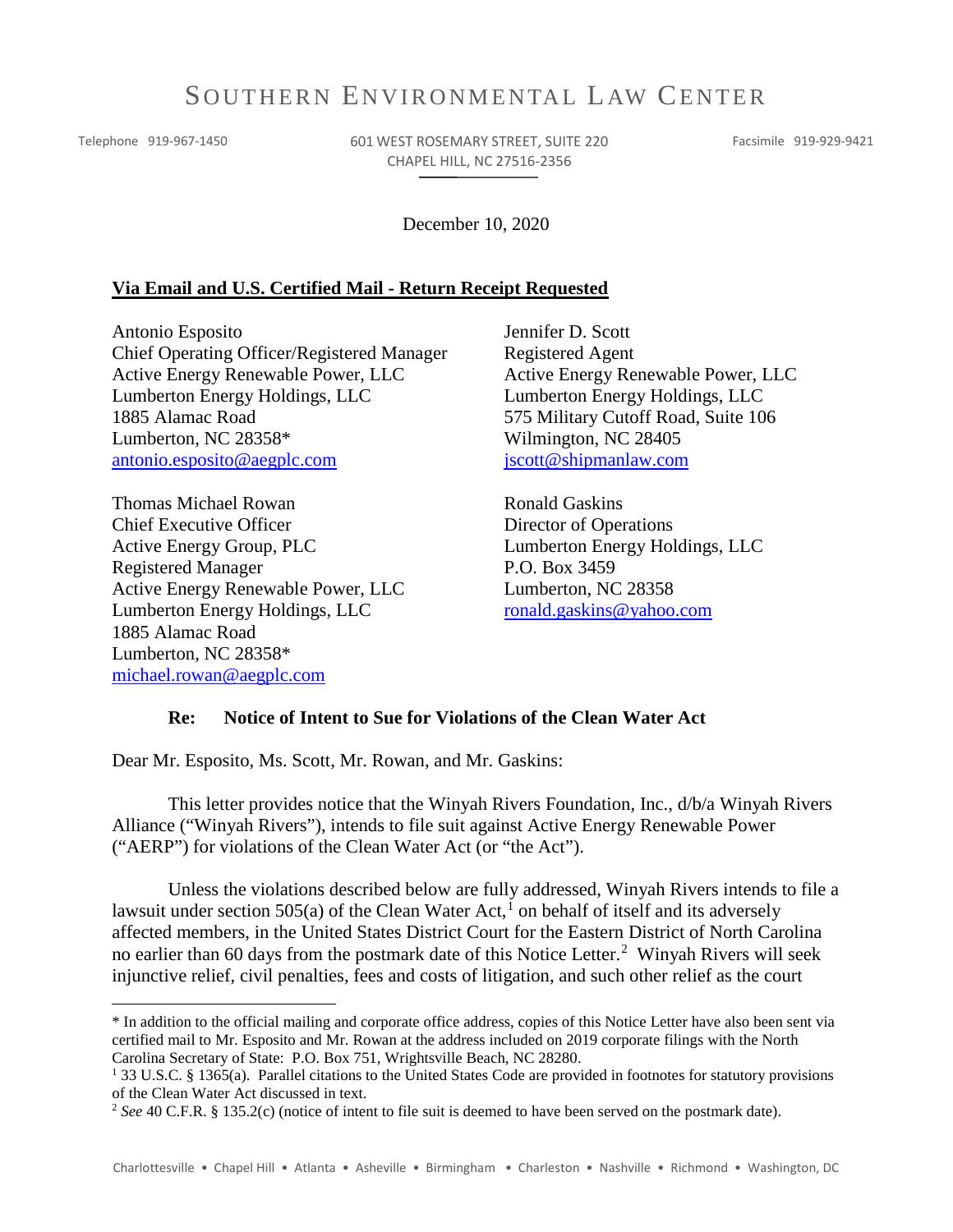Notice of Intent to Sue December 10, 2020 Page 2 of 20

deems appropriate to address the ongoing violations described below.

#### **SUMMARY OF VIOLATIONS**

AERP is in violation of sections  $301(a)$  $301(a)$  and  $402$  of the Clean Water Act<sup>3</sup> because it is discharging treated wastewater from groundwater remediation and filter backwash wastewater (collectively "wastewater") from its facility located at 1885 Alamac Road, Lumberton, North Carolina (the "Facility") to the Lumber River and Jacob Branch<sup>[4](#page-1-1)</sup> without a National Pollutant Discharge Elimination System ("NPDES") permit or otherwise not in compliance with the terms of a valid NPDES permit. AERP's ongoing discharges of industrial wastewater, a pollutant under the Clean Water Act,<sup>[5](#page-1-2)</sup> are neither authorized by nor comply with a valid permit issued pursuant to section 402, and therefore violate section 301 of the Act.<sup>[6](#page-1-3)</sup>

<span id="page-1-7"></span>AERP's violations have occurred and continue to occur each and every day there is a discharge from the Facility's wastewater outfalls, including on but not limited to the dates identified in the company's discharge monitoring reports, included as Attachment  $1.^7$  $1.^7$  AERP's illegal discharges of wastewater from its Facility will continue until AERP has stopped discharging wastewater from its Facility or has obtained a modified or new NPDES permit authorizing the discharges.

## **I. PERSONS RESPONSIBLE FOR VIOLATIONS**

AERP (including Lumberton Energy Holdings,  $LCC$ )<sup>[8](#page-1-5)</sup> is the party responsible for the violations alleged in this Notice Letter, as defined by section 502(5) of the Clean Water Act.<sup>[9](#page-1-6)</sup> AERP is a wholly-owned subsidiary of Active Energy Group, PLC, incorporated in North Carolina in October 2018.

AERP has owned the Facility since March 2019 and has been discharging wastewater from its on-site wastewater treatment plant for the duration of its ownership. AERP has operational control over the day-to-day industrial activities at the Facility, including operation of the on-site wastewater treatment plant, and is responsible for managing the Facility's discharges

<span id="page-1-0"></span><sup>3</sup> 33 U.S.C. §§ 1311(a), 1342.

<span id="page-1-1"></span><sup>4</sup> Jacob Branch is also sometimes referred to as "Jacob Swamp," "Jacob's Swamp," or "Jacob's Branch."

<span id="page-1-2"></span><sup>5</sup> 33 U.S.C. § 1362(6).

<span id="page-1-3"></span><sup>6</sup> 33 U.S.C. §§ 1311(a), 1342.

<span id="page-1-4"></span><sup>7</sup> *See* Compilation of Discharge Monitoring Reports for Lumberton Energy Holdings, LLC (Apr. 2019 – Sept. 2020) [hereinafter Combined Discharge Monitoring Reports] (Attachment 1).

<span id="page-1-5"></span><sup>8</sup> Some permitting documents cited in this Notice Letter are issued to Lumberton Energy Holdings, LLC, which is a real estate holding corporation incorporated in North Carolina in February 2019 that, like Active Energy Renewable Power, is also wholly owned by Active Energy Group, PLC. Mr. Antonio Esposito, a recipient of this Notice Letter, holds the role of Chief Operating/Operations Officer in both Active Energy Group, PLC and AERP, and is a designated manager of Lumberton Energy Holdings, LLC. As used in this Notice Letter, "AERP" refers to the same corporate entity for which Lumberton Energy Holdings has entered into these transactions and permitting agreements, signed by Mr. Esposito.

<span id="page-1-6"></span><sup>9</sup> 33 U.S.C. § 1362(5).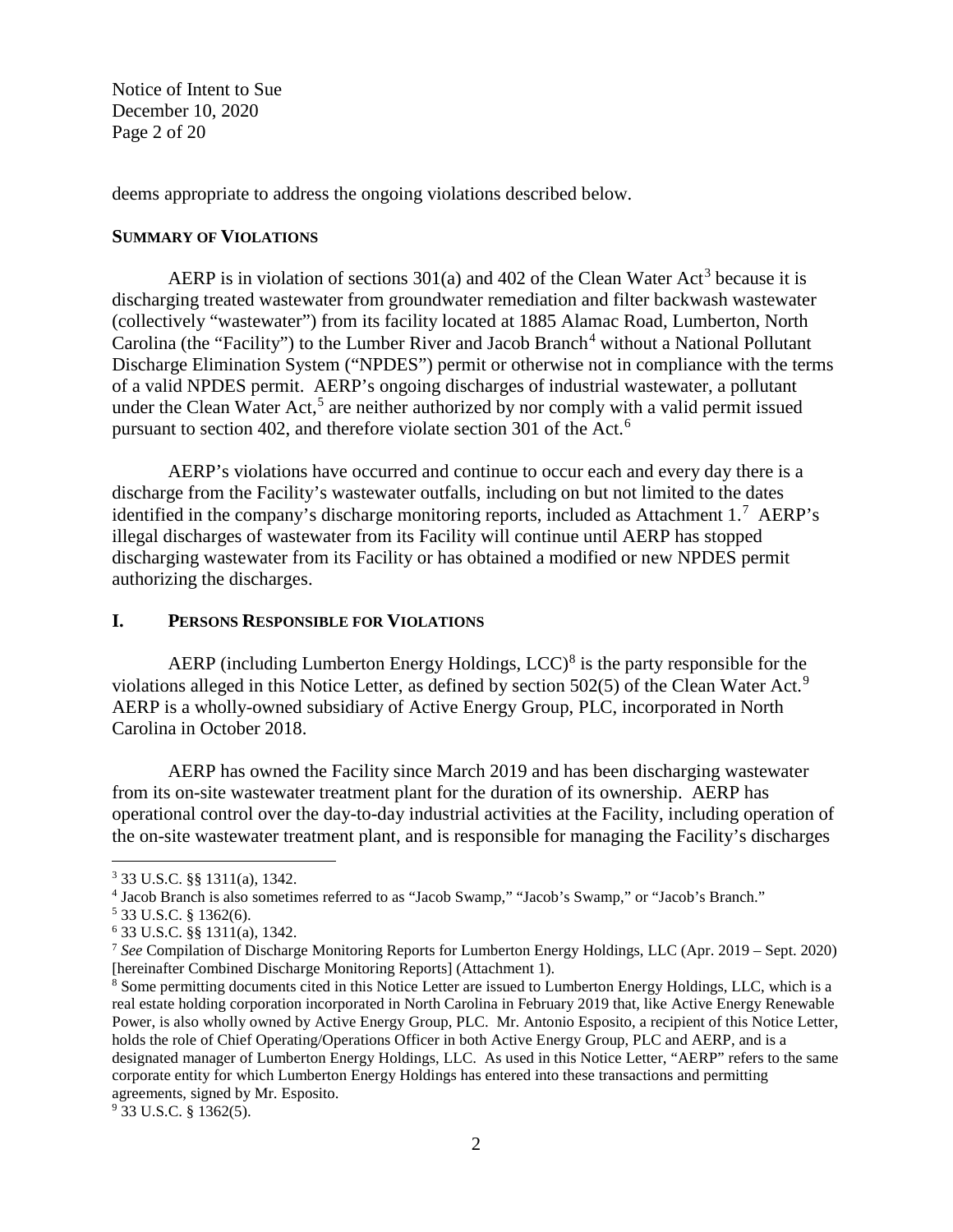Notice of Intent to Sue December 10, 2020 Page 3 of 20

in compliance with the Clean Water Act. Pursuant to 40 C.F.R. § 135.3, AERP is thus identified as the person<sup>[10](#page-2-1)</sup> responsible for all violations described in this Notice Letter.

# **II. BACKGROUND**

 $\overline{\phantom{a}}$ 

# <span id="page-2-0"></span>**A. AERP's Facility and Surrounding Community**

AERP's violations alleged in this Notice Letter have occurred and continue to occur at its Facility located at 1885 Alamac Road, Lumberton, North Carolina. AERP purchased the Facility from Alamac American Knits in March 2019, with the intent to construct and operate a wood pellet manufacturing facility as well as other lumber operations.<sup>11</sup> The industrial site on which the Facility is located includes 415,000 square feet of covered factory space and approximately 145 acres of surrounding land.<sup>12</sup> As discussed in more detail below, the Facility is located on a designated Brownfields site where the groundwater and soil have been contaminated for decades by toxic industrial solvents.<sup>[13](#page-2-4)</sup>

<span id="page-2-7"></span>Currently, the primary industrial activity occurring at the Facility is a sawmill, which AERP has been operating since at least December 2019, to produce lumber and railroad ties for sale and to compile feedstock materials, such as wood chips, bark, and sawdust, for its future pellet manufacturing.[14](#page-2-5) For almost a year, AERP violated the requirements of the Clean Water Act by discharging industrial stormwater pollution from its sawmill and other timber operations without a required NPDES stormwater permit.<sup>15</sup> Following Winyah Rivers' August 11, 2020 notice letter alleging these violations, AERP applied for and received a Certificate of Coverage

<span id="page-2-5"></span><sup>14</sup> *Active Energy: Update on JV Lumber Activities at Lumberton*, MARKETSCREENER (Dec. 11, 2019), [https://www.marketscreener.com/ACTIVE-ENERGY-GROUP-PLC-4007117/news/Active-Energy-Update-on-JV-](https://www.marketscreener.com/ACTIVE-ENERGY-GROUP-PLC-4007117/news/Active-Energy-Update-on-JV-Lumber-Activities-at-Lumberton-29711089/)[Lumber-Activities-at-Lumberton-29711089/;](https://www.marketscreener.com/ACTIVE-ENERGY-GROUP-PLC-4007117/news/Active-Energy-Update-on-JV-Lumber-Activities-at-Lumberton-29711089/) *Active Energy Group - Acquisition of 100% Interest of Lumber Activities*, RNS (Mar. 31, 2020)[, https://www.proactiveinvestors.com/LON:AEG/Active-Energy-Group-](https://www.proactiveinvestors.com/LON:AEG/Active-Energy-Group-PLC/rns/801328)

<span id="page-2-2"></span><span id="page-2-1"></span><sup>&</sup>lt;sup>10</sup> Under the Clean Water Act, "person" includes corporations. 33 U.S.C. § 1362(5).<br><sup>11</sup> *See* Active Energy Group, *AEG Lumberton Manufacturing Hub*, [https://www.aegplc.com/operations/lumberton](https://www.aegplc.com/operations/lumberton-manufacturing-hub/)[manufacturing-hub/](https://www.aegplc.com/operations/lumberton-manufacturing-hub/) (last visited Dec. 3, 2020) (discussing the March 2019 purchase of the Lumberton site and stating that "[t]he site is intended to become the new base for all Active Energy's CoalSwitch<sup>TM</sup> operations in the US and house the first permanent production facility for CoalSwitch<sup>TM</sup>"); *AEG Acquires 100% Ownership of Lumberton, North Carolina Biomass Facility*, BIOENERGY INSIGHT (Mar. 31, 2020), [https://www.bioenergy](https://www.bioenergy-news.com/news/aeg-acquires-100-ownership-of-lumberton-north-carolina-biomass-facility/)[news.com/news/aeg-acquires-100-ownership-of-lumberton-north-carolina-biomass-facility/](https://www.bioenergy-news.com/news/aeg-acquires-100-ownership-of-lumberton-north-carolina-biomass-facility/) ("AEG intends to continue all its lumber activities and in the medium term, focus on boosting production and additional capital expenditure, including installing additional sawmill capacity, adjacent to the existing operations and the forthcoming CoalSwitch<sup>TM</sup> [wood pellet] facility.").

<span id="page-2-3"></span><sup>&</sup>lt;sup>12</sup> *AEG Lumberton Manufacturing Hub*, *supra* note [11.](#page-2-0)

<span id="page-2-4"></span><sup>13</sup> N.C. Division of Waste Management ("DWM"), *Notice of Brownfields Property 06001* (Mar. 1, 2006) [hereinafter *Notice of Brownfields Property*] (Attachment 2). The historical groundwater contamination includes benzene, dichloroethene, trichloroethene, tetrachloroethene, and vinyl chloride, and the soil contamination includes tetrachloroethene and benzo(a)pyrene. *Id.*

[PLC/rns/801328;](https://www.proactiveinvestors.com/LON:AEG/Active-Energy-Group-PLC/rns/801328) *AEG Lumberton Manufacturing Hub*, *supra* note [11](#page-2-0) (stating that "saw logging and saw mill operations creating future feedstock for CoalSwitchTM" are already underway at the Facility).

<span id="page-2-6"></span><sup>15</sup> *See* Winyah Rivers Alliance, Notice of Violations and Intent to Sue Under the Clean Water Act (Aug. 11, 2020) [hereinafter Aug. 11, 2020 NOI] (Attachment 3).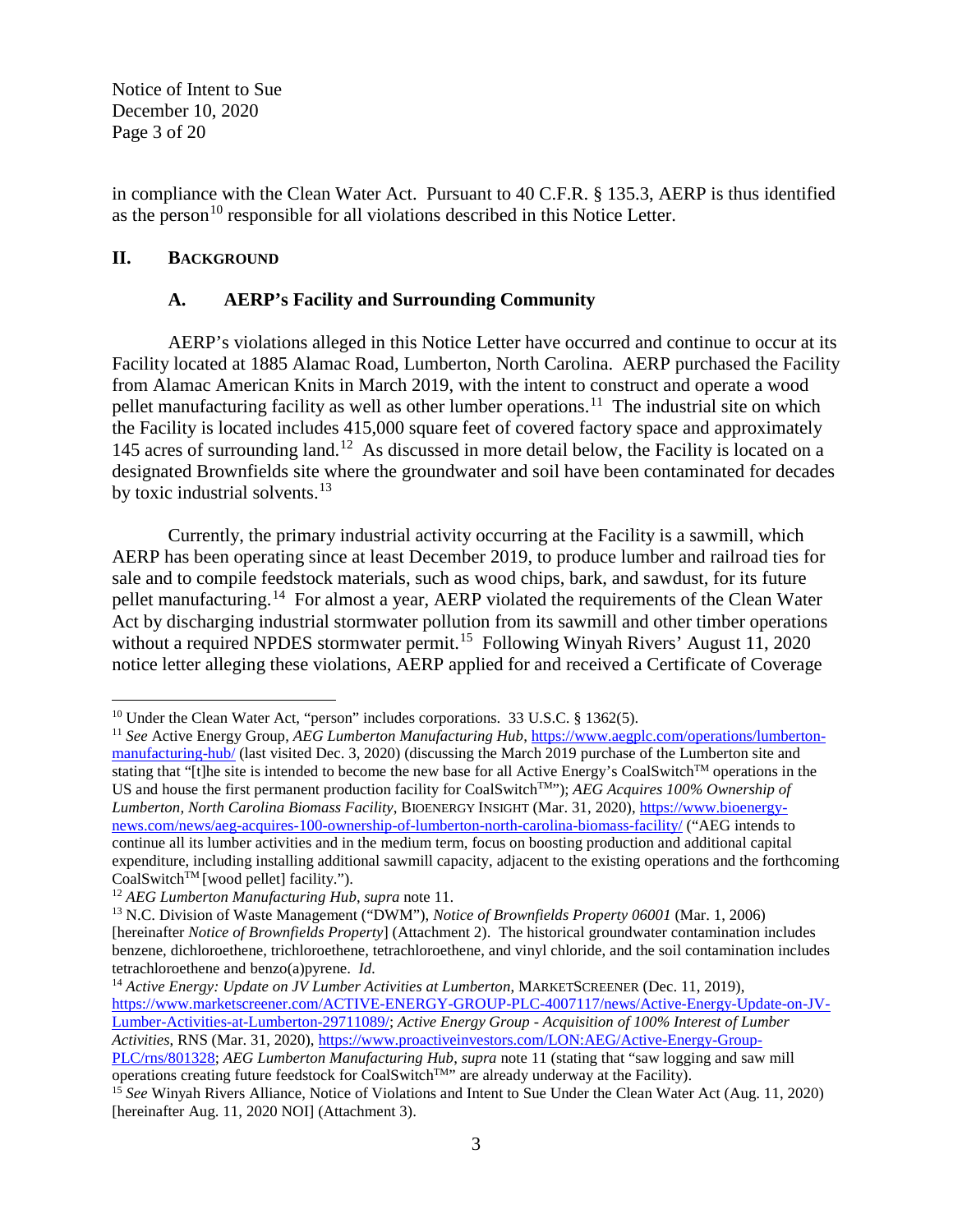Notice of Intent to Sue December 10, 2020 Page 4 of 20

under North Carolina's general stormwater permit for the timber products industry.<sup>[16](#page-3-2)</sup> Despite eventually obtaining a stormwater permit, AERP's wastewater discharges from the Facility continue to violate the Clean Water Act.

<span id="page-3-1"></span><span id="page-3-0"></span>The potential impact of past, present, and possible future unpermitted pollution from this Facility is particularly concerning given the Facility's location. Robeson County, where the Facility is located, is one of the most racially diverse areas in the state<sup>[17](#page-3-3)</sup> and is home to the Lumbee Tribe—the largest tribe east of the Mississippi River.<sup>[18](#page-3-4)</sup> Within a two-mile radius of the Facility, the population is 56% Black or African American and 13% American Indian. In addition to the AERP Facility, other sources of pollution within that radius include 33 stormwater permits, 6 wastewater treatment facility permits, 2 coal ash structural fills, 2 hazardous waste sites, a poultry litter waste-to-biogas facility, and a coal plant.<sup>[19](#page-3-5)</sup> Throughout Robeson County there are also additional pollution sources, including 20 hazardous waste sites, existing and proposed natural gas infrastructure, and several large concentration animal feeding operations (or "CAFOs"), among many others.[20](#page-3-6) The county is ranked as the least healthy in the state, $2<sup>1</sup>$  and members of the community have come out strongly in opposition to AERP's proposed pellet mill.<sup>22</sup> AERP's Clean Water Act violations must be remedied to protect this atrisk area and the people who live there against the deleterious water quality effects from AERP's unpermitted discharges.

<span id="page-3-9"></span><span id="page-3-3"></span><span id="page-3-2"></span>l <sup>16</sup> AERP, *NPDES Application for Coverage under General Permit NCG210000* (Aug. 17, 2020), [https://edocs.deq.nc.gov/WaterResources/DocView.aspx?id=1274330&dbid=0&repo=WaterResources;](https://edocs.deq.nc.gov/WaterResources/DocView.aspx?id=1274330&dbid=0&repo=WaterResources) N.C. Division of Energy, Mineral, and Land Resources ("DEMLR"), *Certificate of Coverage No. NCG210485* (Sept. 21, 2020), https://edocs.deq.nc.gov/WaterResources/DocView.aspx?id=1295033&dbid=0&repo=WaterResources. <sup>17</sup> See JUHI MODI, STEPHEN MARSON & MAC LEGERTON, ENVIRONMENTAL HEALTH AND CUMULATIVE IMPACT IN ROBESON COUNTY, NC (published by Robeson County Cooperative for Sustainable Development 2020) [hereinafter ROBESON COUNTY CUMULATIVE IMPACTS], [https://robcocoalition.org/wp-content/uploads/2020/07/Environmental-](https://robcocoalition.org/wp-content/uploads/2020/07/Environmental-Health-and-Cumulative-Impact-in-Robeson-County-NC.pdf)[Health-and-Cumulative-Impact-in-Robeson-County-NC.pdf](https://robcocoalition.org/wp-content/uploads/2020/07/Environmental-Health-and-Cumulative-Impact-in-Robeson-County-NC.pdf) ("Robeson County is the most racially diverse rural county in the whole country[.]"); Chris Kolmar, *Most Diverse Cities in North Carolina for 2020*, HOMESNACKS (Dec. 27, 2019),<https://www.homesnacks.net/most-diverse-cities-in-north-carolina-128933/> (ranking Lumberton at second most diverse city in North Carolina).

<span id="page-3-4"></span><sup>&</sup>lt;sup>18</sup> N.C. DIVISION OF AIR OUALITY ("DAQ"), ACTIVE ENERGY RENEWABLE POWER ENVIRONMENTAL JUSTICE SNAPSHOT 6, 8 (2020) [hereinafter ENVIRONMENTAL JUSTICE SNAPSHOT], [https://files.nc.gov/ncdeq/EJ/Active-ERP-](https://files.nc.gov/ncdeq/EJ/Active-ERP-EJ-Snapshot-.pdf)[EJ-Snapshot-.pdf.](https://files.nc.gov/ncdeq/EJ/Active-ERP-EJ-Snapshot-.pdf) The Lumber River (or "Lumbee River"), from which the Lumbee take their name, and the area around the river "are vital to the sustainability of the Lumbee people." Lumbee Tribe of North Carolina, Tribal Ordinance CLLO-2020-0227002 Establishing the Agriculture/Natural Resources Subcommittee (Feb. 27, 2020), [https://www.lumbeetribe.com/tribal-ordinances.](https://www.lumbeetribe.com/tribal-ordinances)

<span id="page-3-5"></span><sup>&</sup>lt;sup>19</sup> ENVIRONMENTAL JUSTICE SNAPSHOT, *supra* note [18,](#page-3-0) at 18.<br><sup>20</sup> ROBESON COUNTY CUMULATIVE IMPACTS, *supra* note 17, at 4, 9.

<span id="page-3-7"></span><span id="page-3-6"></span><sup>&</sup>lt;sup>21</sup> ENVIRONMENTAL JUSTICE SNAPSHOT, *supra* note [18,](#page-3-0) at 15; *see also* N.C. Dep't of Commerce, *County Distress Rankings (Tiers)*,<https://www.nccommerce.com/grants-incentives/county-distress-rankings-tiers> (last visited Dec. 5, 2020); Robert Wood Johnson Found., *North Carolina County Health Rankings & Roadmaps: Robeson County 2020*, [https://www.countyhealthrankings.org/app/north-](https://www.countyhealthrankings.org/app/north-carolina/2020/rankings/robeson/county/factors/overall/snapshot)

<span id="page-3-8"></span>carolina/2020/rankings/robeson/county/factors/overall/snapshot (last visited Dec. 7, 2020).<br><sup>22</sup> N.C. DAQ, HEARING OFFICER'S REPORT AND RECOMMENDATIONS FOR ACTIVE ENERGY RENEWABLE POWER 3 (2020) [hereinafter HEARING OFFICER'S REPORT], [https://deq.nc.gov/about/divisions/air-quality/air-quality](https://deq.nc.gov/about/divisions/air-quality/air-quality-permitting/wood-pellet-industry-permitting-actions-and)[permitting/wood-pellet-industry-permitting-actions-and](https://deq.nc.gov/about/divisions/air-quality/air-quality-permitting/wood-pellet-industry-permitting-actions-and) ("Of the [1,256] written and [53] oral comments received, more than 90% opposed DAQ granting the [AERP pellet mill] air permit.").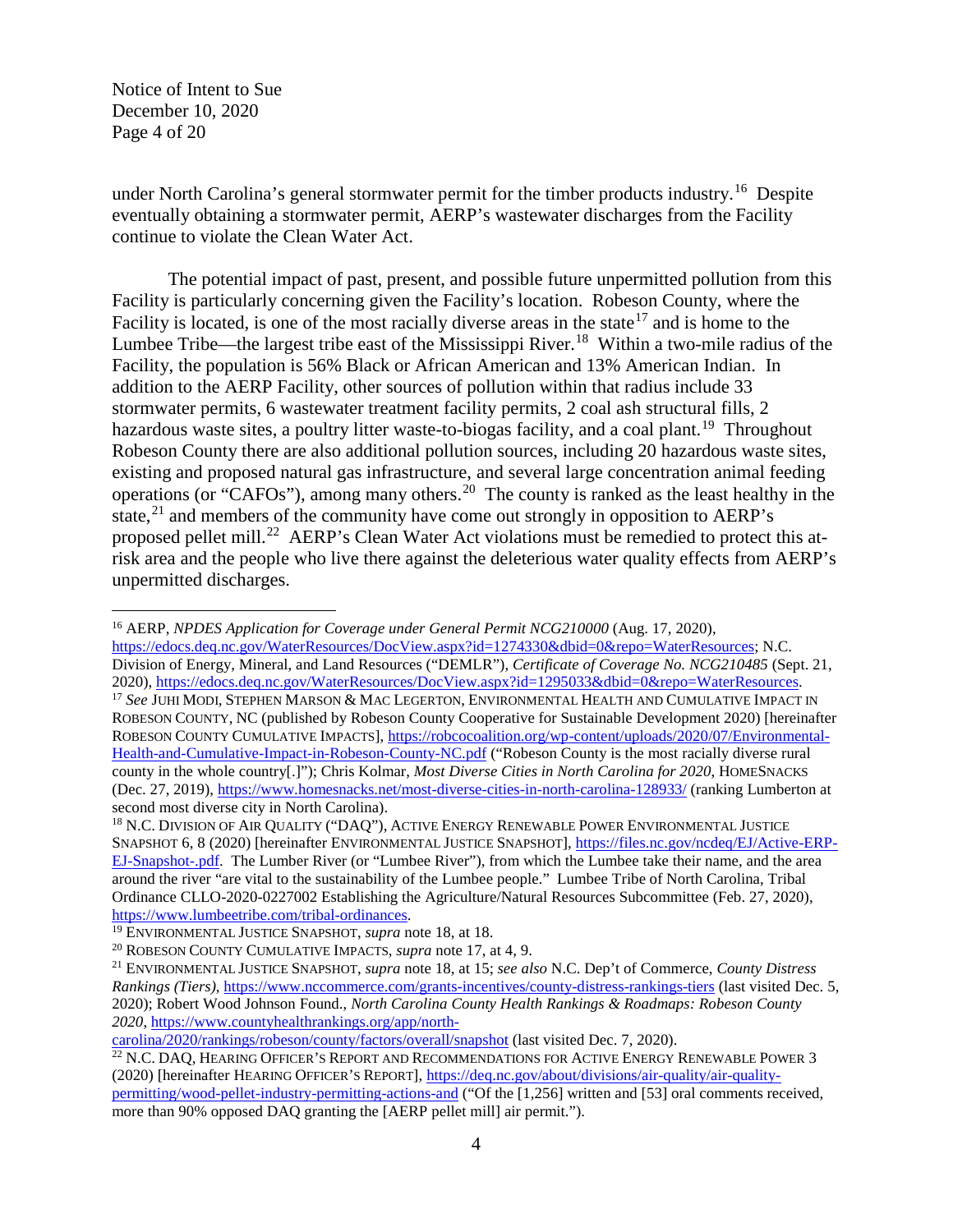Notice of Intent to Sue December 10, 2020 Page 5 of 20

<span id="page-4-7"></span>l

#### <span id="page-4-0"></span>**B. Historical Groundwater and Soil Contamination**

The property is a designated Brownfields site where the groundwater and soil have been contaminated by toxic industrial solvents. The property owners are therefore subject to special land use restrictions to contain these pollutants.<sup>[23](#page-4-1)</sup> After purchasing the contaminated site, AERP acknowledged and agreed to these restrictions, including a provision prohibiting the use of groundwater from the developed half of the property for anything other than textile manufacturing.[24](#page-4-2)

The historical groundwater and soil contamination is believed to have originated from textile manufacturing and dry cleaning operations occurring from 1978 to 1997 when the site was owned and operated by WestPoint Stevens, Inc., and its predecessor WestPoint Pepperell.<sup>[25](#page-4-3)</sup> During this time, there were at least two documented spills of tetrachloroethylene (perchloroethylene or "PCE") and other solvents used in the manufacturing process.[26](#page-4-4) The site was purchased by the Dyersburg Corporation in 1997, and in 1999 the site underwent soil remediation and in-situ groundwater bioremediation that continued until 2005 pursuant to a Water Quality Monitoring Plan.<sup>[27](#page-4-5)</sup> Despite these efforts, the site remains contaminated with PCE and related volatile organic compounds, including trichloroethylene ("TCE"), *cis*-1,2- dichloroethylene ("DCE"), vinyl chloride, and benzene.<sup>[28](#page-4-6)</sup>

<span id="page-4-1"></span><sup>23</sup> *Notice of Brownfields Property*, *supra* note [13;](#page-2-7) *see* N.C. Gen. Stat. § 130A-310.35. 24 *See* N.C. DWM, *Land Use Restrictions ("LUR") Update for Project 06001-02-078* (Dec. 17, 2019)

<span id="page-4-2"></span><sup>(</sup>acknowledgment of Land Use Restriction signed by Antonio Esposito for Lumberton Energy Holdings, LLC) (Attachment 4). The land use restrictions specifically require that "no activities that encounter, expose, remove or use groundwater" on the developed half of the property may occur "without such prior sampling and analysis of groundwater as DENR [now, DEQ] may require and submittal of the analytical results to DENR." *See Notice of Brownfields Property*, *supra* note [13,](#page-2-7) at 4–5. If the results reveal "contamination in excess of North Carolina's groundwater quality standards," then the proposed activities cannot occur without DEQ's approval, subject to conditions that DEQ may impose. *Id.* at 5. Currently, the only approved use for any groundwater at the developed half of the property is only for process was tewater in the manufacture of textiles. *Id.* at 4.

<span id="page-4-3"></span><sup>&</sup>lt;sup>25</sup> See Notice of Brownfields Property, supra not[e 13,](#page-2-7) at Brownfields Agreement  $\P$ 9 (summarizing history of site contamination and remediation); *see also* WATER QUALITY MONITORING PLAN PREPARED FOR DYERSBURG CORPORATION RE: GROUNDWATER INCIDENT NO. 18926 (July 1999) [hereinafter 1999 WATER QUALITY MONITORING PLAN] (Attachment 5).

<span id="page-4-4"></span><sup>26</sup> *See* Interoffice Memorandum from Lee Goodrich, WestPoint Pepperell re: Chemical Spill at Lumberton (Sept. 10, 1981) (documenting a spill of approximately 740 pounds of trichlorobenzene, as well as other components including biphenyl, methyl naphthalene, methyl Ttoluate [sic], methyl benzoate, xylene, and various emulsifiers) (Attachment 6); Letter from Richard Flagg, WestPoint Pepperell, to Terry Henderson (Sept. 12, 1981) (describing spill occurring on September 10, 1981) (Attachment 7); Letter from Ken McDowell, Envtl. & Chem. Safety Coordinator, WestPoint Pepperell, to Emil Breckling, Div. of Health Servs., Envtl. Health Section, Solid & Hazardous Waste Mgmt. Branch (June 10, 1983) (describing spill of 15 gallons of textile dye carrier and subsequent cleanup efforts) (Attachment 8).

<span id="page-4-5"></span><sup>27</sup> *See* 1999 WATER QUALITY MONITORING PLAN, *supra* note [25;](#page-4-0) *Notice of Brownfields Property*, *supra* not[e 13,](#page-2-7) at Brownfields Agreement ¶ 9.

<span id="page-4-6"></span><sup>28</sup> *See Notice of Brownfields Property*, *supra* not[e 13;](#page-2-7) *see also* DRAPER ARDEN ASSOC., 2019 ANNUAL GROUNDWATER MONITORING REPORT BROWNFIELDS NO. 06001-02-78, at 2 (2020) (prepared for AERP) [hereinafter 2019 ANNUAL GROUNDWATER MONITORING REPORT] (discussing remediation history) (Attachment 9).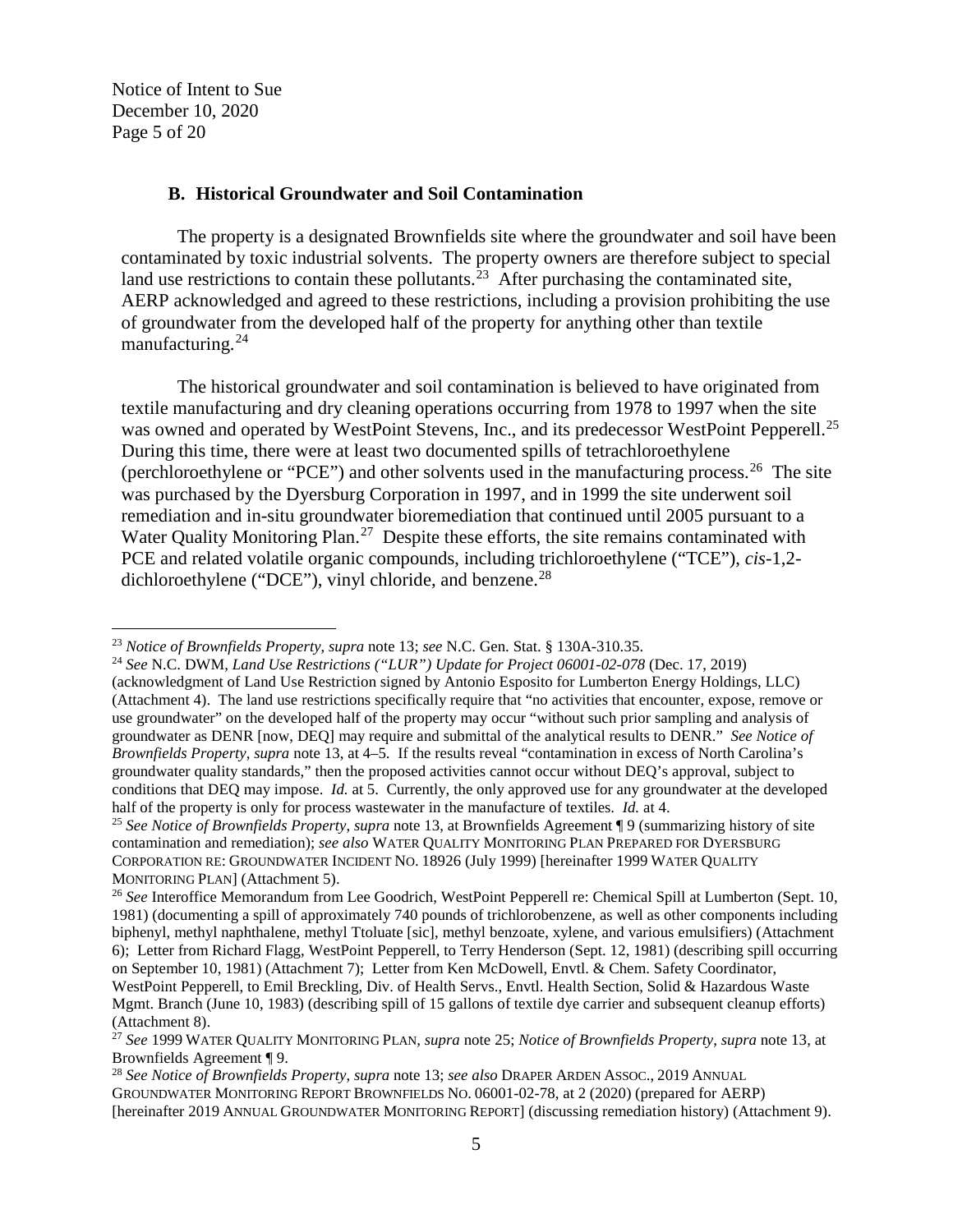Notice of Intent to Sue December 10, 2020 Page 6 of 20

In 2006, Alamac American Knits, LLC, the previous owner of the Facility, entered into a Brownfields Agreement with the North Carolina Department of Environment and Natural Resources (now the Department of Environmental Quality, or "DEQ").<sup>[29](#page-5-0)</sup> As modified on September 18, 2008, the Brownfields Agreement requires the ongoing operation of a pump and treat system, as well as annual sampling and reporting from three groundwater recovery wells  $(RW-1, RW-2, and RW-3)$  and from one offsite residential supply well at 2237 Alamac Road.<sup>[30](#page-5-1)</sup> The groundwater recovered from the three recovery wells is discharged directly to the on-site wastewater treatment plant.<sup>31</sup> Alamac operated the wastewater treatment plant under an NPDES permit and monitored the effluent quality at its wastewater outfalls in accordance with the permit.<sup>[32](#page-5-3)</sup> Effluent samples from the wastewater treatment plant have been monitored and reported to the state since 1999.<sup>[33](#page-5-4)</sup> AERP continues to operate this pump and treat system, and it submitted groundwater monitoring data for the year 2019 to the North Carolina Division of Waste Management in January 2020.<sup>[34](#page-5-5)</sup>

# **C. NPDES Permitting History**

Alamac American Knits held an NPDES permit (NC0004618) for its industrial wastewater discharges. This permit authorized Alamac American Knits to discharge treated wastewater—including non-contact cooling water, boiler blowdown, remediated groundwater, water softener wastewater, and other process wastewater—to the Lumber River, and discharge filter backwash wastewater to Jacob Branch.<sup>35</sup> On January 7, 2019, Alamac American Knits applied for renewal of this NPDES permit, which was set to expire on July 31, 2019, specifically "requesting to continue with permit NC0004618 until the facility is sold and the transfer of ownership is complete."[36](#page-5-7) On April 10, 2019, the NPDES permit was transferred to Lumberton

<span id="page-5-0"></span><sup>29</sup> *See Notice of Brownfields Property*, *supra* not[e 13.](#page-2-7)

<span id="page-5-2"></span><span id="page-5-1"></span><sup>&</sup>lt;sup>31</sup> See SOLUTIONS-IES, INC. 2016 ANNUAL GROUNDWATER MONITORING REPORT BROWNFIELDS NO. 06001-02-78, at 6 (2017) (prepared for Alamac American Knits, LLC),

[https://edocs.deq.nc.gov/WasteManagement/DocView.aspx?id=664875&dbid=0&repo=WasteManagement&searchi](https://edocs.deq.nc.gov/WasteManagement/DocView.aspx?id=664875&dbid=0&repo=WasteManagement&searchid=be628e50-36a8-466c-bae8-b73b240084d1) [d=be628e50-36a8-466c-bae8-b73b240084d1.](https://edocs.deq.nc.gov/WasteManagement/DocView.aspx?id=664875&dbid=0&repo=WasteManagement&searchid=be628e50-36a8-466c-bae8-b73b240084d1) 32 *Id.*

<span id="page-5-4"></span><span id="page-5-3"></span><sup>33</sup> *Id.* Most recently, on January 24, 2020, AERP submitted the 2019 Annual Groundwater Monitoring Report, along with wastewater treatment plant effluent data from March 12, June 25, September 24, and December 5, 2019,

<span id="page-5-5"></span>to N.C. DWM. *See* 2019 ANNUAL GROUNDWATER MONITORING REPORT, *supra* note [28,](#page-4-7) at 10.<br><sup>34</sup> *See* 2019 ANNUAL GROUNDWATER MONITORING REPORT, *supra* note [28.](#page-4-7) This report also contains monitoring data from AERP's wastewater

<span id="page-5-6"></span><sup>&</sup>lt;sup>35</sup> See N.C. Division of Water Resources ("DWR"), *Permit No. NC0004618 to Discharge Wastewater Under the National Pollutant Discharge Elimination System, for Alamac American Knits, LLC Industrial WWTP and WTP*  (Issued: Feb. 13, 2015, Effective: Mar. 1, 2015 – July 31, 2019),

[https://edocs.deq.nc.gov/WaterResources/DocView.aspx?id=1277198&dbid=0&repo=WaterResources&searchid=7](https://edocs.deq.nc.gov/WaterResources/DocView.aspx?id=1277198&dbid=0&repo=WaterResources&searchid=729baeef-6aa2-452d-b459-b47ce48a525e)<br>29baeef-6aa2-452d-b459-b47ce48a525e (PDF 227 of Historical Document).

<span id="page-5-7"></span><sup>&</sup>lt;sup>36</sup> Alamac Investors, LLC, *Plant Closing*/Renewal Package for Permit Number NC0004618, at PDF 2 (Jan. 7, 2019), [https://edocs.deq.nc.gov/WaterResources/DocView.aspx?id=806802&dbid=0&repo=WaterResources&searchid=72](https://edocs.deq.nc.gov/WaterResources/DocView.aspx?id=806802&dbid=0&repo=WaterResources&searchid=729baeef-6aa2-452d-b459-b47ce48a525e) [9baeef-6aa2-452d-b459-b47ce48a525e.](https://edocs.deq.nc.gov/WaterResources/DocView.aspx?id=806802&dbid=0&repo=WaterResources&searchid=729baeef-6aa2-452d-b459-b47ce48a525e)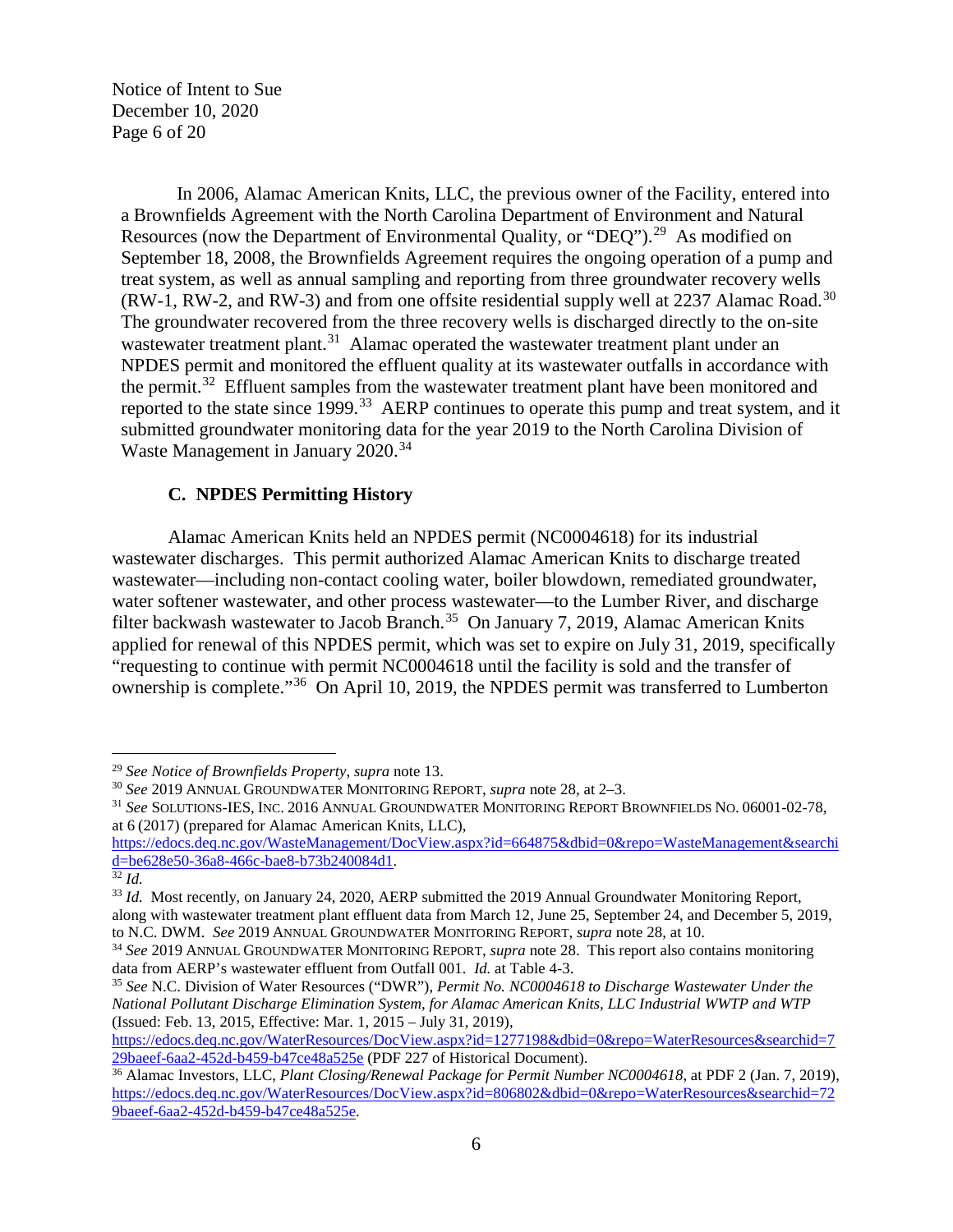Notice of Intent to Sue December 10, 2020 Page 7 of 20

<span id="page-6-1"></span>Energy Holdings (i.e., AERP), with the same stated expiration date of July 31, 2019.<sup>37</sup> Because the renewal application was submitted more than six months prior to the expiration of the permit, the permit coverage under NC0004618 was reportedly considered to be administratively extended.[38](#page-6-3) However, when the permit was transferred to AERP, a new condition—**Condition A.(7): "Approval to Resume Discharge Requirements"**—was added to the modified permit. Condition A.(7) states:

<span id="page-6-0"></span>The former Alamac Knits facility covered by permit NC0004618 is currently inactive, and does not discharge wastewater. Prior to any resumption of discharge, the permittee [i.e., AERP] must provide the Division [of Water Resources] with an updated renewal application to document the change in wastewater characteristics, as well as an updated analysis of alternatives to wastewater discharge.<sup>[39](#page-6-4)</sup>

To date, AERP has not submitted an updated application or relevant documentation to the Division of Water Resources pursuant to Condition A.(7).<sup>40</sup> Despite Condition A.(7)'s clear prohibition, AERP continues to discharge wastewater from its Facility.<sup>[41](#page-6-6)</sup>

## <span id="page-6-8"></span>**D. Lumber River and Jacob Branch**

The Facility is situated between the Lumber River and Jacob Branch, a tributary that enters the Lumber River southeast of the Facility. The Facility's wastewater treatment plant discharges wastewater from two outfalls. Treated wastewater is discharged via Outfall 001 into the Lumber River, located at approximately 34° 36' 32.6", -79° 0' 32.2", and filter backwash wastewater is discharged via Outfall 002 into Jacob Branch, located at approximately 34° 35' 13.7",  $-79^{\circ}$  0' 12.4".<sup>[42](#page-6-7)</sup>

<span id="page-6-3"></span>Attorney, Southern Environmental Law Center (Nov. 20, 2020) [hereinafter Nov. 20, 2020 Email] (Attachment 11); *see also Modification of NPDES Permit No. NC0004618*, *supra* note [37,](#page-6-0) at Part II, Condition B.(10) ("In order to receive automatic authorization to discharge beyond the expiration date, the Permittee shall submit such information, forms, and fees as are required by the agency authorized to issue permits no later than 180 days prior to the expiration date unless permission for a later date has been granted by the Director.").

<span id="page-6-5"></span>

 $\overline{\phantom{a}}$ 

<span id="page-6-2"></span><sup>37</sup> *See* N.C. DWR, *Minor Modification of NPDES Permit No. NC0004618*, at Permit Cover Sheet (Apr. 10, 2019) [hereinafter *Modification of NPDES Permit No. NC0004618*] (Attachment 10). 38 *See* Email from Sergei Chernikov, Acting Supervisor, NPDES Industrial Permitting, DWR, to Elizabeth Rasheed,

<span id="page-6-4"></span><sup>&</sup>lt;sup>39</sup> See Modification of NPDES Permit No. NC0004618, *supra* note [37,](#page-6-0) at Part I, Condition A.(7).<br><sup>40</sup> See Nov. 20, 2020 Email, *supra* note 38.

<span id="page-6-6"></span><sup>&</sup>lt;sup>41</sup> See Letter from Jennifer D. Scott, Attorney, Shipman & Wright, LLP, to Heather Hillaker, Elizabeth Rasheed, and Kelly Moser, Attorneys, Southern Environmental Law Center at 3 (Oct. 12, 2020) [hereinafter AERP Response Letter] (submitted in response to Winyah Rivers' August 11, 2020 notice letter) (Attachment 12); Combined Discharge Monitoring Reports, *supra* note [7;](#page-1-7) *see also* EPA, *NPDES Monitoring Data Download for NPDES Permit NC0004618*, [https://echo.epa.gov/trends/loading-tool/reports/dmr-pollutant-](https://echo.epa.gov/trends/loading-tool/reports/dmr-pollutant-loading?year=2020&permit_id=NC0004618)

<span id="page-6-7"></span>loading?year=2020&permit\_id=NC0004618 (last visited Dec. 8, 2020). 42 *Modification of NPDES Permit No. NC0004618*, *supra* note [37,](#page-6-0) at PDF 4, 13.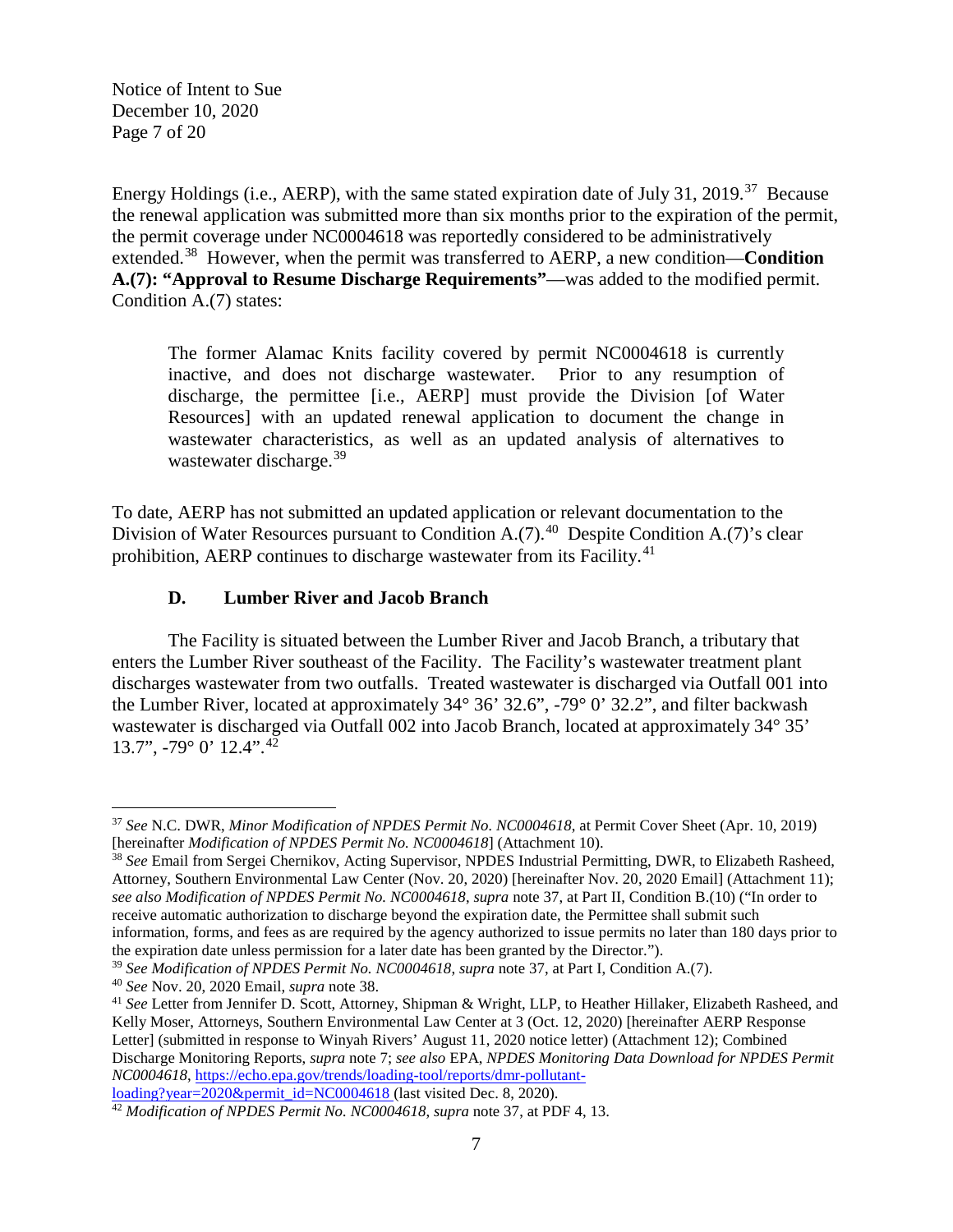Notice of Intent to Sue December 10, 2020 Page 8 of 20

The Division of Water Resources classifies the Lumber River and Jacob Branch in the area near the Facility as Class C surface waters and Swamp Waters. Class C surface waters are protected by state water quality standards and must remain in a condition suitable for aquatic life propagation and maintenance of biological integrity, wildlife, fishing, and secondary recreation, which includes wading, boating, and other uses not involving frequent human body contact with water. 15A N.C. Admin. Code 02B .0211(1); 15A N.C. Admin. Code 02B .0202; *see also* 15A N.C. Admin. Code 02B .0208. To the extent AERP's unpermitted industrial discharges preclude any of these uses of Jacob Branch or the Lumber River on either a short-term or long-term basis, AERP is also causing a violation of the water quality standards. 15A N.C. Admin. Code 02B .0211(2).

Moreover, in 1998, the Lumber River was federally designated as a Wild and Scenic River, and the portion of the river into which AERP's discharges flow is designated as recreational. *See* Notice of Approval, 63 Fed. Reg. 53,695 (Oct. 6, 1998) (Wild and Scenic Rivers Approval for Lumber River). The Lumber River is also included in the North Carolina Natural and Scenic River System, meaning that the North Carolina General Assembly has deemed it to "possess outstanding natural, scenic, educational, geological, recreational, historic, fish and wildlife, scientific and cultural values of great present and future benefit to the people." N.C. Gen. Stat. § 143B-135.142. The North Carolina General Assembly classified the section of the river that flows by the Facility, upstream of the junction of the Lumber River and Jacob Branch as recreational; while it classified the portion downstream of the junction of the Lumber River and Jacob Branch (i.e., the area immediately downstream of the Facility) as natural. N.C. Gen. Stat. § 143B-135.154. Natural river areas "are free of man-made impoundments and generally inaccessible except by trail, with the lands within the boundaries essentially primitive and the waters essentially unpolluted." N.C. Gen. Stat. § 143B-135.148. It is the policy of the State that the Lumber River's natural condition be maintained. N.C. Gen. Stat. § 143B-135.142. To the extent AERP's unpermitted industrial discharges disrupt the recreational or natural status of Jacob Branch or the Lumber River on either a short-term or long-term basis, AERP is in violation of the North Carolina Natural and Scenic Rivers Act of 1971 and may be subject to civil or criminal liability. N.C. Gen. Stat. § 143B-135.168; *see* N.C. Gen. Stat. § 143B-135.142.

#### <span id="page-7-2"></span>**E. Future Wood Pellet Mill**

 $\overline{a}$ 

As noted above, AERP purchased the Facility with the intent to construct a wood pellet mill to manufacture CoalSwitch<sup>TM</sup>, a "black pellet" that will be produced using a "steam explosion" manufacturing process $43$  that, upon information and belief, has reportedly not yet been proven to be commercially viable.<sup>44</sup> On August 3, 2020, AERP received a permit from the

<span id="page-7-0"></span><sup>43</sup> *See AEG Lumberton Manufacturing Hub*, *supra* note [11](#page-2-0) (discussing intended pellet mill); N.C. DAQ, *Application Review for Active Energy Renewable Power* at 2 (Aug. 3, 2020), [https://files.nc.gov/ncdeq/Air%20Quality/permits/active-energy/7800242-Final-Permit-R00-Review-](https://files.nc.gov/ncdeq/Air%20Quality/permits/active-energy/7800242-Final-Permit-R00-Review-20200803.pd.pdf)

[<sup>20200803.</sup>pd.pdf](https://files.nc.gov/ncdeq/Air%20Quality/permits/active-energy/7800242-Final-Permit-R00-Review-20200803.pd.pdf) (describing steam explosion manufacturing process). 44 *See* Lisa Sorg, *Waiting to Exhale: Controversial Wood Pellet Plant Would Burden Lumberton with More* 

<span id="page-7-1"></span>*Pollution*, N.C. POLICY WATCH (Apr. 27, 2020), [http://www.ncpolicywatch.com/2020/04/27/waiting-to-exhale-](http://www.ncpolicywatch.com/2020/04/27/waiting-to-exhale-controversial-wood-pellet-plant-would-burden-lumberton-with-more-pollution/)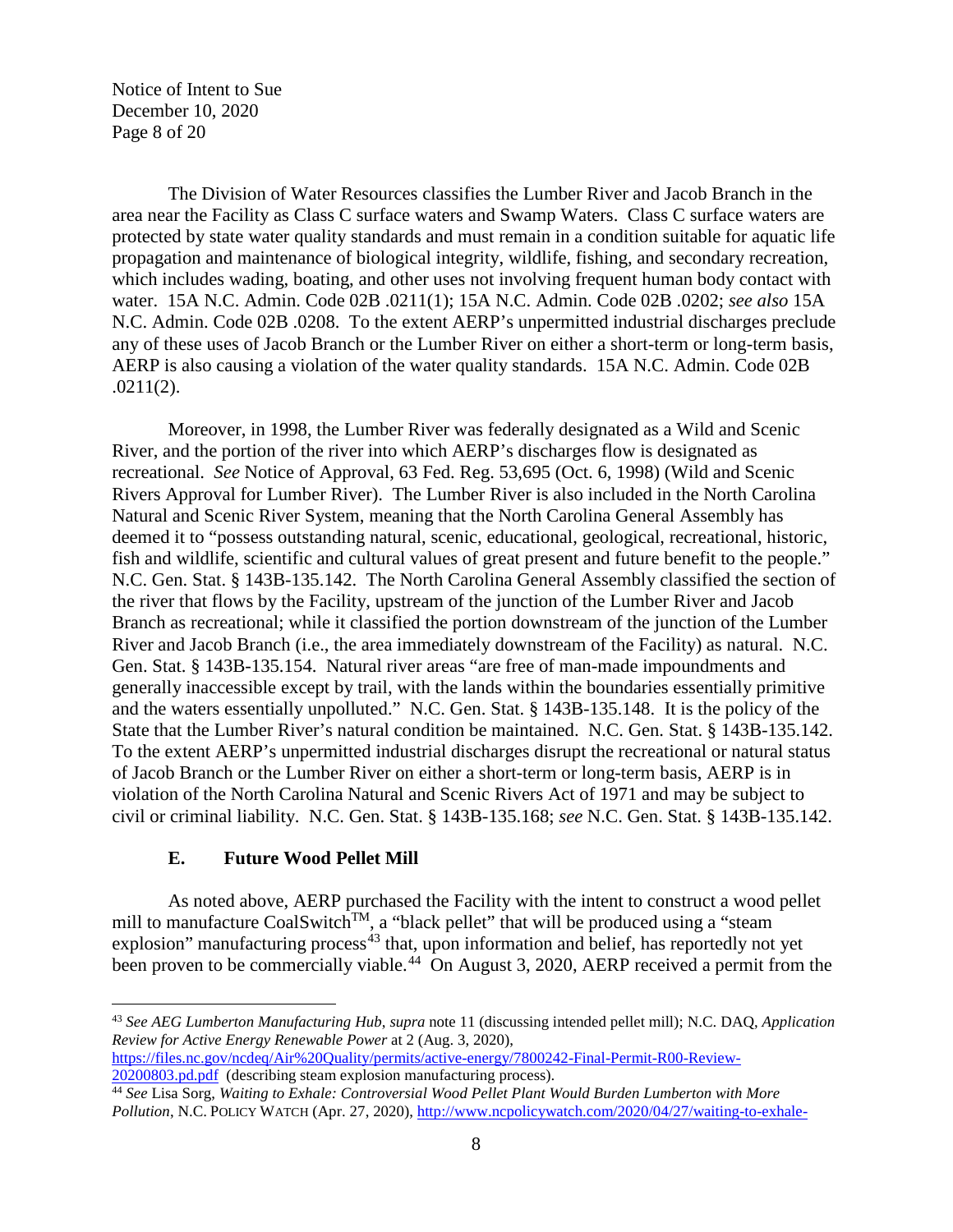Notice of Intent to Sue December 10, 2020 Page 9 of 20

 $\overline{\phantom{a}}$ 

<span id="page-8-7"></span>North Carolina Department of Environmental Quality, Division of Air Quality ("DAQ") authorizing the construction of this wood pellet mill.[45](#page-8-1)

<span id="page-8-0"></span>According to AERP's description of the steam explosion process, AERP plans to use well water in a water-cooled tube and shell condenser to condense and capture the water vapor and volatile organic compounds that result from the wood pellet manufacturing process.<sup>46</sup> The noncontact well water will be discharged to the Facility's on-site wastewater treatment plant and subsequently discharged into the Lumber River.<sup>[47](#page-8-3)</sup> In addition to non-contact well water discharges, AERP also indicated that wastewater separated from the volatile organic compound condensate may also be discharged via the Facility's wastewater treatment plant into either the Lumber River or Jacob Branch. [48](#page-8-4)

While AERP has represented to DAQ that the pellet mill will be relatively small, with a maximum throughput capacity of  $43,800$  tons per year, <sup>[49](#page-8-5)</sup> the mill will not stay small for long. AERP has indicated to its investors that it intends to scale up production tenfold soon after the mill is operational, targeting a production of 400,000 metric tons of pellets per year; indeed, the company has already secured future feedstock contracts to make that high level of production possible.[50](#page-8-6) As the wood pellet mill expands production, the wastewater streams from the

[controversial-wood-pellet-plant-would-burden-lumberton-with-more-pollution/](http://www.ncpolicywatch.com/2020/04/27/waiting-to-exhale-controversial-wood-pellet-plant-would-burden-lumberton-with-more-pollution/) ("To make its pellets, Active Energy would use a commercially untested technology called CoalSwitch."); *see also* HEARING OFFICER'S REPORT, *supra*  not[e 22,](#page-3-9) at 8 (stating that AERP would only expand its wood pellet mill "if the technology works"); AERP, *Air Permit Request for all the Proposed Air Emission Sources* at PDF 3 (Oct. 31, 2019) [hereinafter *AERP Air Permit Application*],

https://files.nc.gov/ncdeq/Air%20Quality/permits/2020\_public\_notice\_documents/public\_notices/Active-Energy-<br>Permit-Application-20191104.pdf (describing the steam explosion process as "a new process").

<span id="page-8-1"></span><sup>45</sup> N.C. DAQ, *Air Permit No. 10636R00* [\(](https://files.nc.gov/ncdeq/Air%20Quality/permits/2020_public_notice_documents/public_notices/Active-Energy-Permit-Application-20191104.pdf)Aug. 3, 2020) [hereinafter *AERP Air Permit*],

[https://files.nc.gov/ncdeq/Air%20Quality/permits/active-energy/7800242-Final-Permit-R00.pd.pdf.](https://files.nc.gov/ncdeq/Air%20Quality/permits/active-energy/7800242-Final-Permit-R00.pd.pdf)

<span id="page-8-2"></span><sup>46</sup> *See* N.C. DAQ, *Draft Application Review for Draft Permit No. 10636R00 for Active Energy Renewable Power* at 2 (2020) [hereinafter *AERP Draft Air Permit Review*],

[https://files.nc.gov/ncdeq/Air%20Quality/permits/2020\\_public\\_notice\\_documents/draft\\_reviews/Active-Energy-](https://files.nc.gov/ncdeq/Air%20Quality/permits/2020_public_notice_documents/draft_reviews/Active-Energy-Permit-Review-7800242--20200115.pdf)

<span id="page-8-3"></span>[Permit-Review-7800242--20200115.pdf;](https://files.nc.gov/ncdeq/Air%20Quality/permits/2020_public_notice_documents/draft_reviews/Active-Energy-Permit-Review-7800242--20200115.pdf) AERP Air Permit Application, supra note [44,](#page-7-2) at Section 2.0.<br><sup>47</sup> AERP Draft Air Permit Review, supra note [46,](#page-8-0) at 2. The AERP Draft Air Permit Review erroneously identifies the wastewater as discharging into the Cape Fear River when the industrial outfalls for the Facility actually discharge into the Lumber River and Jacob Branch. *See Modification of NPDES Permit No. NC0004618*, *supra* note [37,](#page-6-0) at PDF 13 (map).

<span id="page-8-4"></span><sup>48</sup> *See AERP Draft Air Permit Review*, *supra* note [46,](#page-8-0) at 2 (stating that "the condensed organic liquids [can be] separated and sold, with the separated water processed through the facility's wastewater treatment plant, then discharged").

<span id="page-8-5"></span><sup>49</sup> *See AERP Air Permit Application*, *supra* note [44,](#page-7-2) at 33.

<span id="page-8-6"></span><sup>50</sup> *See Lumberton Manufacturing Hub*, *supra* note [11;](#page-2-0) *see also* Active Energy Group, *Developing Next Generation Biomass Fuels Using Sustainable & Waste Resources* at Slide 10 (Sept. 2020),<https://www.aegplc.com/investors/> (download available: Interim Results 2020 Presentation) (setting 2021 target date for achieving 400,000 metric tons per year production); Active Energy Group PLC, *Interim Report and Unaudited Condensed Financial Statements for the Six Months Ended 30 June 2019*, at 3 (Sept. 25, 2019) [hereinafter *AEG Interim Report*],

<https://www.aegplc.com/download/half-yearly-report-2019/> (download available: Half-Yearly Report 2019). AERP already has contracts in place to obtain 800,000 metric tons of feedstock per year for the next five years once pellet production commences. *AEG Interim Report*, *supra*, at 2.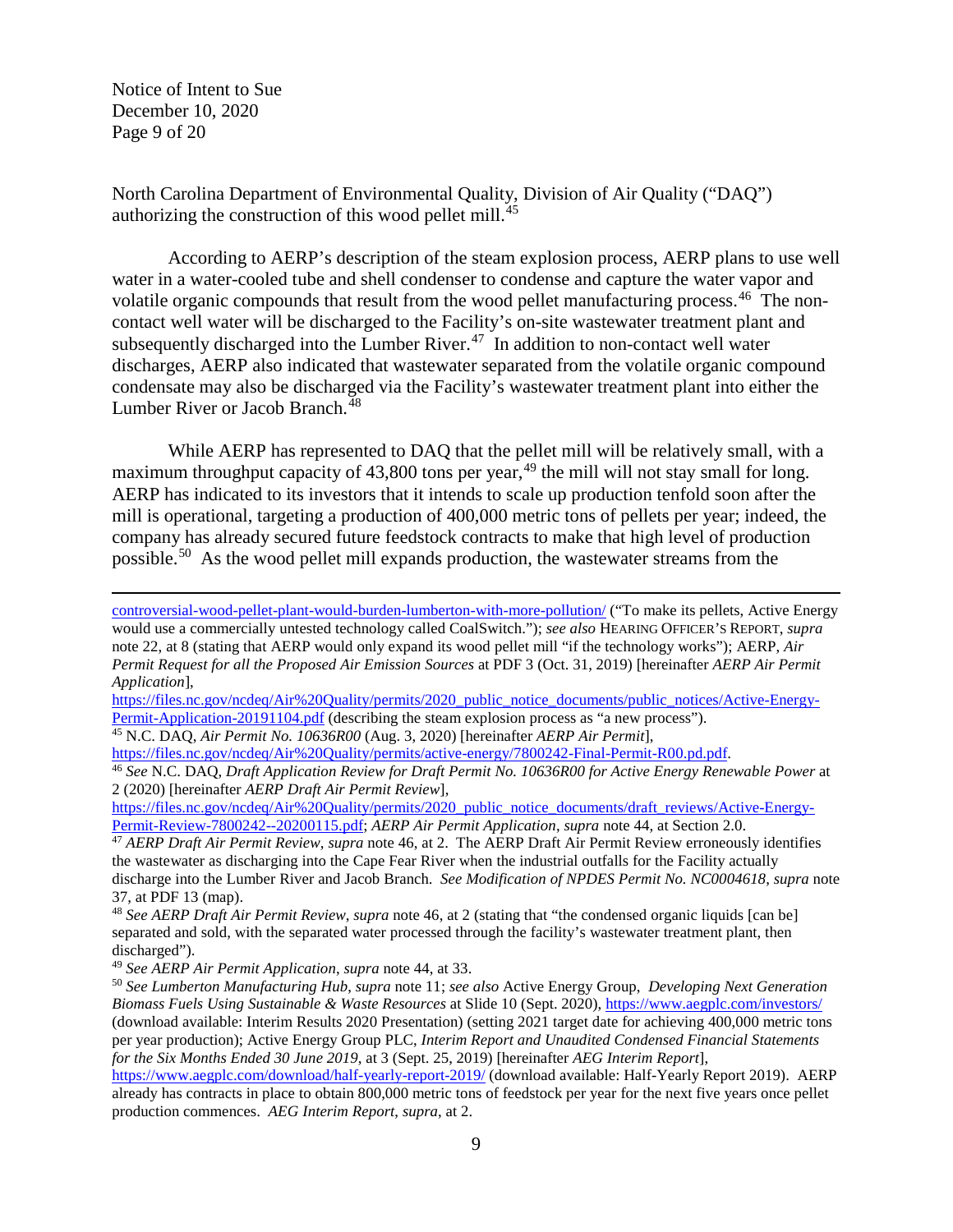Notice of Intent to Sue December 10, 2020 Page 10 of 20

manufacturing process will also increase, discharging even more pollutants into Jacob Branch and the Lumber River.

## III. **CLEAN WATER ACT VIOLATIONS**

The Clean Water Act was enacted "to restore and maintain the chemical, physical, and biological integrity of the Nation's waters."<sup>[51](#page-9-0)</sup> Accordingly, the Act prohibits the discharge of pollutants to the "waters of the United States" except in accordance with a valid NPDES permit issued by the U.S. Environmental Protection Agency ("EPA") or an authorized state.<sup>52</sup> Section 502 of the Act defines "discharge of a pollutant" as "any addition of any pollutant to navigable waters from any point source,"<sup>[53](#page-9-2)</sup> and defines "point source" as "any discernable, confined and discrete conveyance . . . from which pollutants are or may be discharged."<sup>54</sup> The Act defines "pollutant" to include "dredged spoil, solid waste, incinerator residue, sewage, garbage, sewage sludge, munitions, chemical wastes, biological materials, radioactive materials, heat, wrecked or discarded equipment, rock, sand, cellar dirt and industrial . . . waste discharged into water."<sup>[55](#page-9-4)</sup> By discharging its industrial wastewater from its Facility's wastewater outfalls into the Lumber River and Jacob Branch, AERP is unlawfully discharging pollutants into "waters of the United States."

The only NPDES wastewater permit associated with the Facility is the modified Permit NC0004618 that was transferred from Alamac American Knits to Lumberton Energy Holdings (i.e., AERP) on April 10, 2019. As discussed previously, however, Condition A.(7): "Approval to Resume Discharge Requirements," was added prohibiting AERP from discharging wastewater from the facility until certain conditions are met:

The former Alamac Knits facility covered by permit NC0004618 is currently inactive, and does not discharge wastewater. *Prior to any resumption of discharge*, the permittee must provide the Division with an updated renewal application to document the change in wastewater characteristics, as well as an updated analysis of alternatives to wastewater discharge. [56](#page-9-5)

Under the terms of the modified permit, AERP is therefore not authorized to discharge *any* wastewater from the Facility until it provides the Division of Water Resources with an updated

<span id="page-9-1"></span><span id="page-9-0"></span><sup>51 33</sup> U.S.C. § 1251(a).<br><sup>52</sup> 33 U.S.C. §§ 1311(a), 1342.<br><sup>53</sup> 33 U.S.C. § 1362(12).<br><sup>54</sup> 33 U.S.C. § 1362(14).

<span id="page-9-2"></span>

<span id="page-9-5"></span><span id="page-9-4"></span><span id="page-9-3"></span><sup>54</sup> 33 U.S.C. § 1362(14). 55 33 U.S.C. § 1362(6). 56 *Modification of NPDES Permit No. NC0004618*, *supra* note [37,](#page-6-0) at Part I, Condition A.(7) (emphasis added); *see id.* at Permit Cover Page (repeating same language and stating that "Condition A.(7) has been added to require submission of additional information prior to future discharges from the site"); *see also id.* at 2 (revoking all previous NPDES permits issued to the facility and providing that "the exclusive authority to operate and discharge from this facility arises under the permit conditions, requirements, terms, and provisions included herein").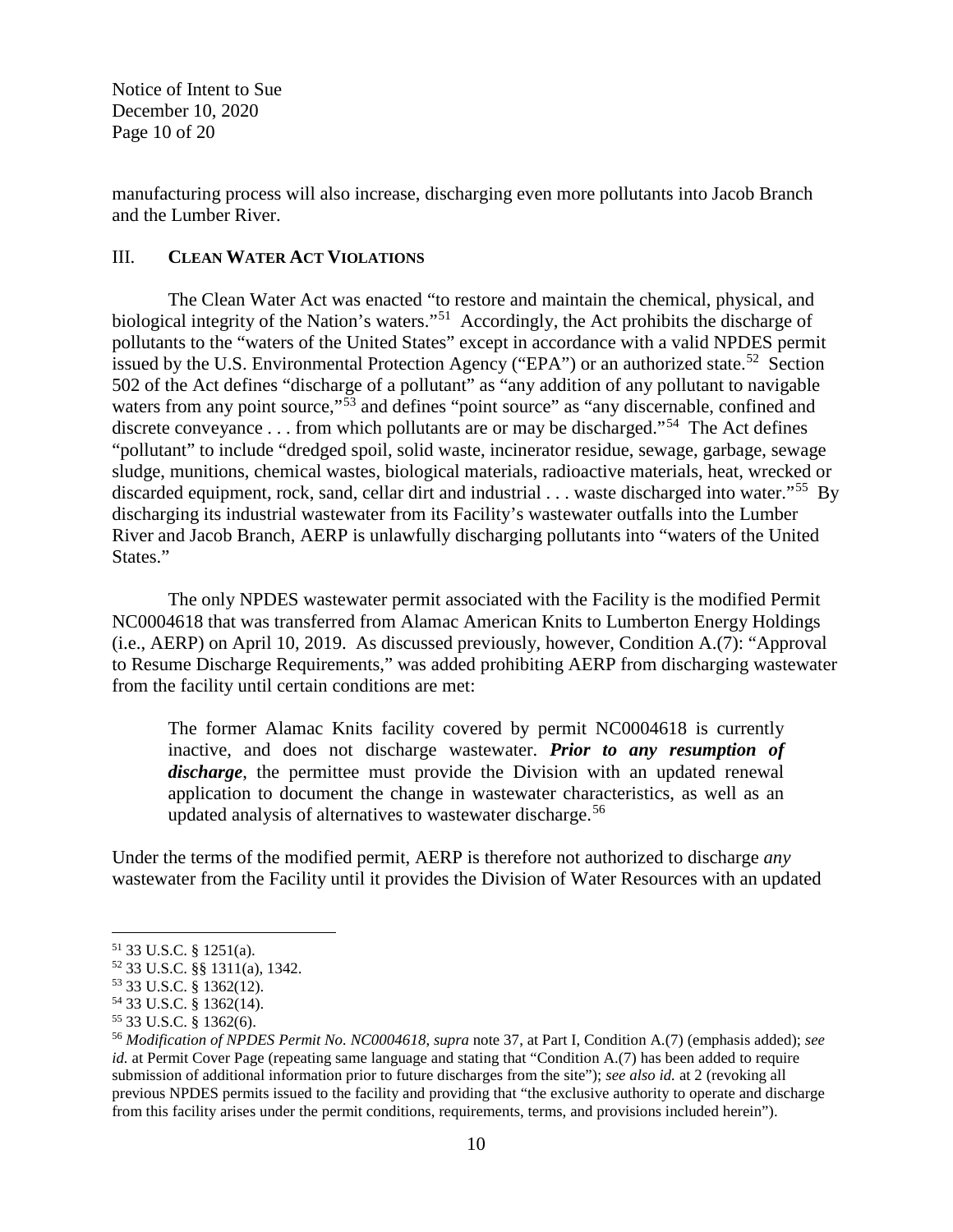Notice of Intent to Sue December 10, 2020 Page 11 of 20

renewal application and receives an updated NPDES permit that removes Condition A.(7) and authorizes the discharges.[57](#page-10-0) Neither has occurred.[58](#page-10-1)

AERP has violated and will continue to violate sections 301(a) and 402 of the Clean Water Act,<sup>[59](#page-10-2)</sup> their implementing regulations, and NPDES Permit NC0004618 by: (1) discharging remediated groundwater wastewater from Wastewater Outfall 001 into the Lumber River; and (2) discharging filter backwash wastewater from Wastewater Outfall 002 into Jacob Branch. Because AERP is not authorized to discharge wastewater from its Facility, each discharge is a separate violation of the Clean Water Act.<sup>60</sup>

## **A. AERP Is Violating the Clean Water Act by Discharging Remediated Groundwater from Outfall 001 to the Lumber River.**

Since at least March 2019, AERP has operated and continues to operate a wastewater treatment plant to treat the site's contaminated groundwater before discharging the treated wastewater into the Lumber River.<sup>61</sup> As an "industrial waste," the remediated groundwater itself is considered a "pollutant" under the Clean Water Act.<sup>62</sup> Moreover, the specific constituents contained within that industrial wastewater are also pollutants in the form of "chemical wastes," "biological materials," "heat," and other "industrial wastes."[63](#page-10-6) The Clean Water Act prohibits discharges of pollutants unless they are authorized by a valid NPDES permit.<sup>[64](#page-10-7)</sup> Because Condition A.(7) of the modified NPDES Permit NC0004618 prohibits all discharges of wastewater (including remediated groundwater) and of any other pollutants from the Facility, AERP's unauthorized wastewater discharges violate the Clean Water Act.

Despite Condition A.(7)'s explicit prohibition, multiple public documents and statements from AERP demonstrate that the company has continued to discharge remediated groundwater from the on-site wastewater treatment plant. Specifically, AERP has been reporting discharges in discharge monitoring reports ("DMRs") to the Division of Water Resources on a regular basis from April 10, 2019, until the present. For example, from Wastewater Outfall 001, which discharges wastewater directly into the Lumber River, AERP reported a total of **498 days** of

<span id="page-10-0"></span><sup>57</sup> *Id.* at Part I, Condition A.(7); *see also* Nov. 20, 2020 Email, *supra* note [38](#page-6-1) (stating that AERP is "not allowed to discharge" under the terms of NC0004618).

<span id="page-10-1"></span><sup>58</sup> Nov. 20, 2020 Email, *supra* not[e 38](#page-6-1) ("[T]he latest change to the permit [NC0004618] required a new owner to submit a request for Major Modification with characterization of the proposed wastewater prior to any discharge. They [i.e., AERP] have not done it yet.").

<span id="page-10-2"></span><sup>59</sup> *See* 33 U.S.C. §§ 1311(a), 1342.

<span id="page-10-3"></span><sup>60</sup> *See* 33 U.S.C. § 1319(d) ("penalty . . . per day for each violation"); *Sierra Club, Haw. Chapter v. City & Cnty. of Honolulu*, 486 F. Supp. 2d. 1185, 1190 (D. Haw. 2007) (summarizing holdings). 61 *See* Combined Discharge Monitoring Reports, *supra* not[e 7.](#page-1-7)

<span id="page-10-5"></span><span id="page-10-4"></span><sup>62</sup> 33 U.S.C. § 1362(6) (defining "pollutant" to include, amongst other things, "chemical wastes, biological materials, radioactive materials, heat, and industrial . . . waste discharged into water").<br><sup>63</sup> 33 U.S.C. § 1362(6).<br><sup>64</sup> 33 U.S.C. § 1311(a).

<span id="page-10-6"></span>

<span id="page-10-7"></span>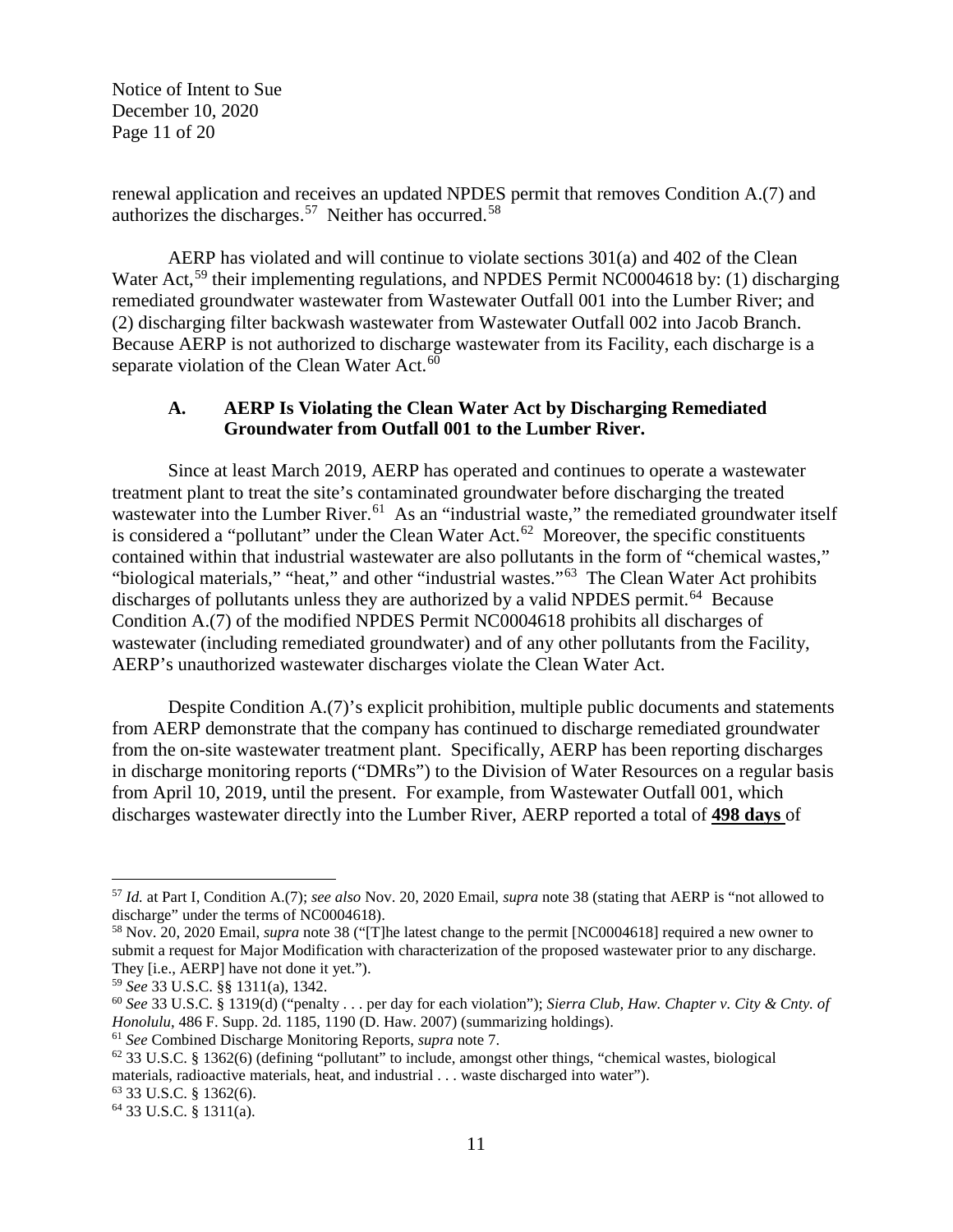Notice of Intent to Sue December 10, 2020 Page 12 of 20

effluent discharge (flow) from April 10, 2019, to September 31, 2020.<sup>[65](#page-11-0)</sup> These discharges contained at least **15 different identified pollutants**, but may also include additional pollutants not specifically monitored for. This letter provides notice for the unlawful discharge of remediated groundwater, as well as the unlawful discharge of any other pollutant contained within the Outfall 001 discharge, including but not limited to:

- Temperature
- pH
- Dissolved Oxygen (DO)
- Chemical Oxygen Demand (COD)
- Biological Oxygen Demand (BOD)
- Total Suspended Solids (TSS)
- **Conductivity**
- Total Nitrogen
- Total Kjeldahl Nitrogen
- Nitrite  $(NO_2)$  & Nitrate  $(NO_3)$
- Sulfide
- Zinc
- Copper
- Phenol
- Total Chromium

Upon information and belief, AERP's Outfall 001 discharge may also contain traces of the industrial solvents that contaminate the site's groundwater, including but not limited to, PCE, TCE, DCE, vinyl chloride, and benzene.<sup>[66](#page-11-1)</sup> Notice is provided herein of any such discharges, which each constitute separate violations of the Clean Water Act.

In addition to the DMRs, the continuing discharge of remediated groundwater is also documented in an October 12, 2020, letter from AERP, in which counsel for AERP states that

<span id="page-11-0"></span>l <sup>65</sup> While SELC has attached DMRs submitted through September 31, 2020, to this Notice Letter, *see* Combined Discharge Monitoring Reports, *supra* note [7,](#page-1-7) these reports establish a pattern of conduct that, upon information and belief, is continuous and ongoing to date. SELC alleges that these illegal wastewater discharges are ongoing through the date of this Notice Letter and has reason to believe that they will continue in the future. Each wastewater discharge and/or discharge of a pollutant that AERP has made since at least April 10, 2019, and will make in the future, unless and until a new NPDES permit is issued, is a separate violation of the Clean Water Act.<br>See 33 U.S.C. §§ 1311, 1342.

<span id="page-11-1"></span><sup>&</sup>lt;sup>66</sup> Prior samples of the wastewater effluent from Outfall 001 show that discharges of these chemicals are possible even after being treated in the wastewater treatment plant, specifically, *cis*-1,2-dichloroethylene exceeded detection limits on December 7, 2004, and December 13, 2016. *See* 2019 ANNUAL GROUNDWATER MONITORING REPORT, *supra* note [28,](#page-4-7) at Table 4-3. As shown in the DMRs, AERP has only been monitoring and sampling for tetrachloroethylene, trichloroethylene, and vinyl chloride (not for *cis*-1,2-dichloroethylene or benzene), and only monitoring for those constituents on a quarterly basis. *See* Combined Discharge Monitoring Reports, *supra* note [7.](#page-1-7)  Therefore, the potential exists for the discharge of these and other volatile constituents outside of the quarterly monitoring events.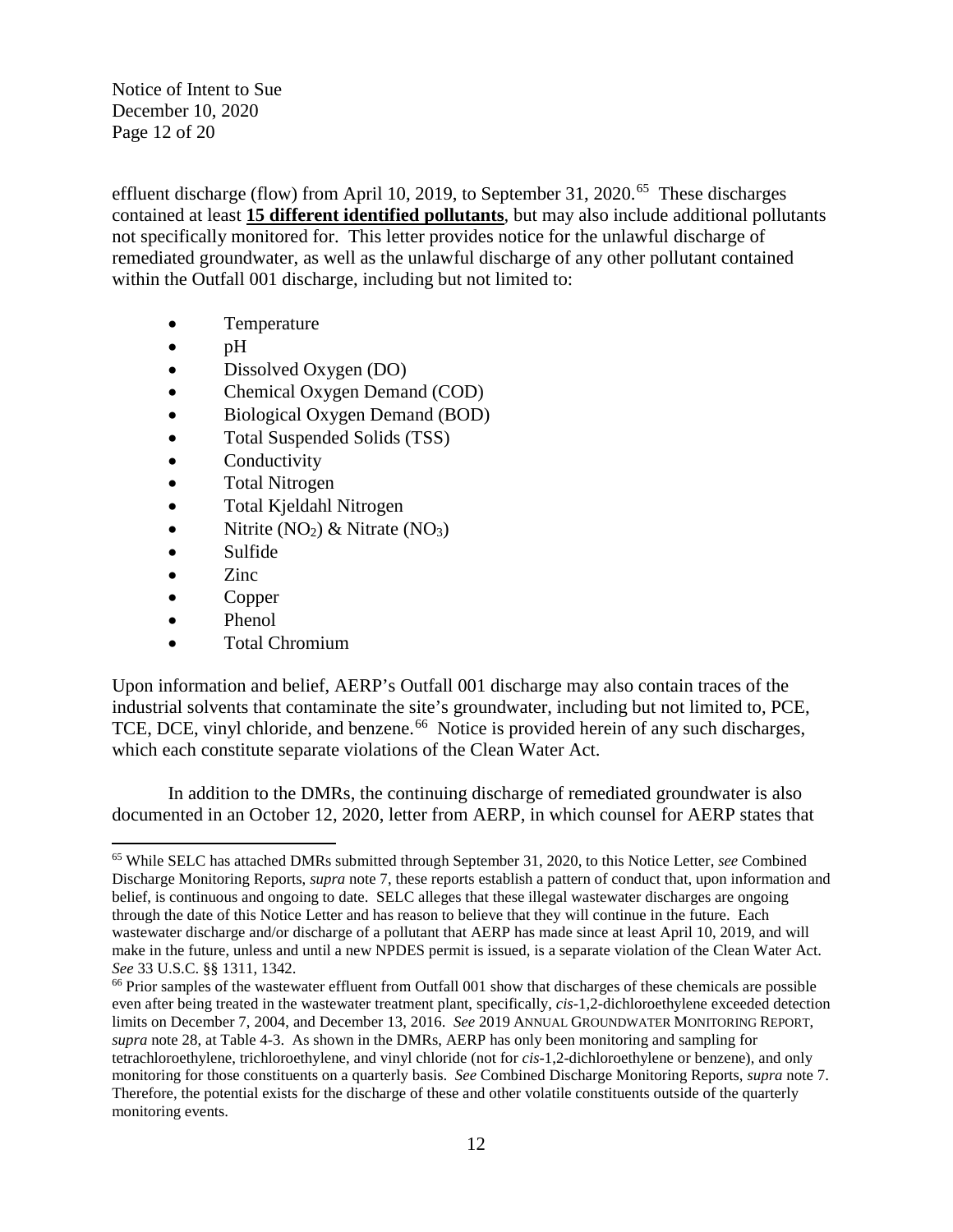Notice of Intent to Sue December 10, 2020 Page 13 of 20

"[t]he Facility continues to discharge water from the wastewater treatment plant[.]"[67](#page-12-0) Likewise, such discharges are documented in the 2019 Groundwater Monitoring Report that AERP submitted to the North Carolina Division of Waste Management, in which AERP self-reported results of effluent sampling from Wastewater Outfall 001.<sup>[68](#page-12-1)</sup>

The remediated groundwater is being released from a point source (Wastewater Outfall 001) directly into the Lumber River. AERP is therefore discharging pollutants, within the meaning of Section 502 of the Clean Water Act,<sup>[69](#page-12-2)</sup> into "waters of the United States." Because AERP does not have an NPDES permit authorizing these discharges, AERP has violated, and continues to violate, sections  $301(a)$  and  $402$  of the Act.<sup>70</sup> AERP's discharges also violate the terms of NPDES Permit NC0004618, in violation of the Clean Water Act.<sup>[71](#page-12-4)</sup> Finally, to the extent AERP's unpermitted industrial discharges preclude any of the designated uses of the Lumber River, AERP is also causing a violation of North Carolina's water quality standards. 15A N.C. Admin. Code 02B .0211(2).

## **B. AERP Is Violating the Clean Water Act by Discharging Filter Backwash from Outfall 002 to Jacob Branch.**

As part of AERP's operation of its on-site wastewater treatment plant, the company has been and continues to discharge filter backwash wastewater into Jacob Branch.<sup>[72](#page-12-5)</sup> The filter backwash constitutes a "pollutant" under the Clean Water Act because the wastewater itself is an "industrial waste," and the specific constituents contained within the wastewater are otherwise considered "chemical wastes," "biological wastes," or other "industrial wastes."[73](#page-12-6) Like the remediated groundwater, discussed above, these discharges are prohibited unless made in compliance with a valid NPDES permit; the modified NPDES Permit NC0004618, however, explicitly prohibits any wastewater discharges.<sup>[74](#page-12-7)</sup>

<span id="page-12-1"></span><span id="page-12-0"></span><sup>&</sup>lt;sup>67</sup> AERP Response Letter, *supra* note [41,](#page-6-8) at 3.<br><sup>68</sup> *See* 2019 ANNUAL GROUNDWATER MONITORING REPORT, *supra* note [28,](#page-4-7) at Table 4-3. Since the groundwater monitoring at issue in this report was conducted in accordance with the 2006 Brownfields Agreement, the wastewater effluent was only sampled for the specific industrial solvents contained in the contaminated groundwater. Although those solvents were not detected in 2019, this document is nonetheless evidence of the discharge of industrial wastewater from Wastewater Outfall 001 from March to December of 2019.

<span id="page-12-4"></span><span id="page-12-3"></span>

<span id="page-12-2"></span><sup>69</sup> 33 U.S.C. § 1362(6). 70 33 U.S.C. §§ 1311(a), 1342. 71 33 U.S.C. §§ 1311(a), 1342; *see also Modification of NPDES Permit No. NC0004618*, *supra* note [37,](#page-6-0) at Part II, Condition B.(1) ("The Permittee must comply with all conditions of this permit. Any permit noncompliance constitutes a violation of the CWA and is grounds for enforcement action[.]").

<span id="page-12-5"></span><sup>72</sup> *See* Combined Discharge Monitoring Reports, *supra* not[e 7.](#page-1-7) This discharge is "the backwash water that contains the residue that is filtered from the well water by the anthracite sand," as well as the addition of sodium carbonate (soda ash). Memorandum from Dale Lopez, Envtl. Specialist, to Dina Sprinkle, Point Source Branch, NPDES Unit, DWR re: Staff Report and Recommendation for NPDES Permit NC0004618, at 3 (Mar. 5, 2009),

[https://edocs.deq.nc.gov/WaterResources/DocView.aspx?id=1277198&dbid=0&repo=WaterResources&searchid=7](https://edocs.deq.nc.gov/WaterResources/DocView.aspx?id=1277198&dbid=0&repo=WaterResources&searchid=729baeef-6aa2-452d-b459-b47ce48a525e)<br>29baeef-6aa2-452d-b459-b47ce48a525e (PDF 195 of Historical Document).

<span id="page-12-7"></span><span id="page-12-6"></span><sup>29</sup>bacci-baaz-452d-b499-b47ce48a222 (PDF 195 of Historical Document). 73<br><sup>73</sup> 33 U.S.C. § 1362(6). <sup>74</sup>See Modification of NPDES Permit No. NC0004618, *supra* not[e 37,](#page-6-0) at Part I, Condition A.(7).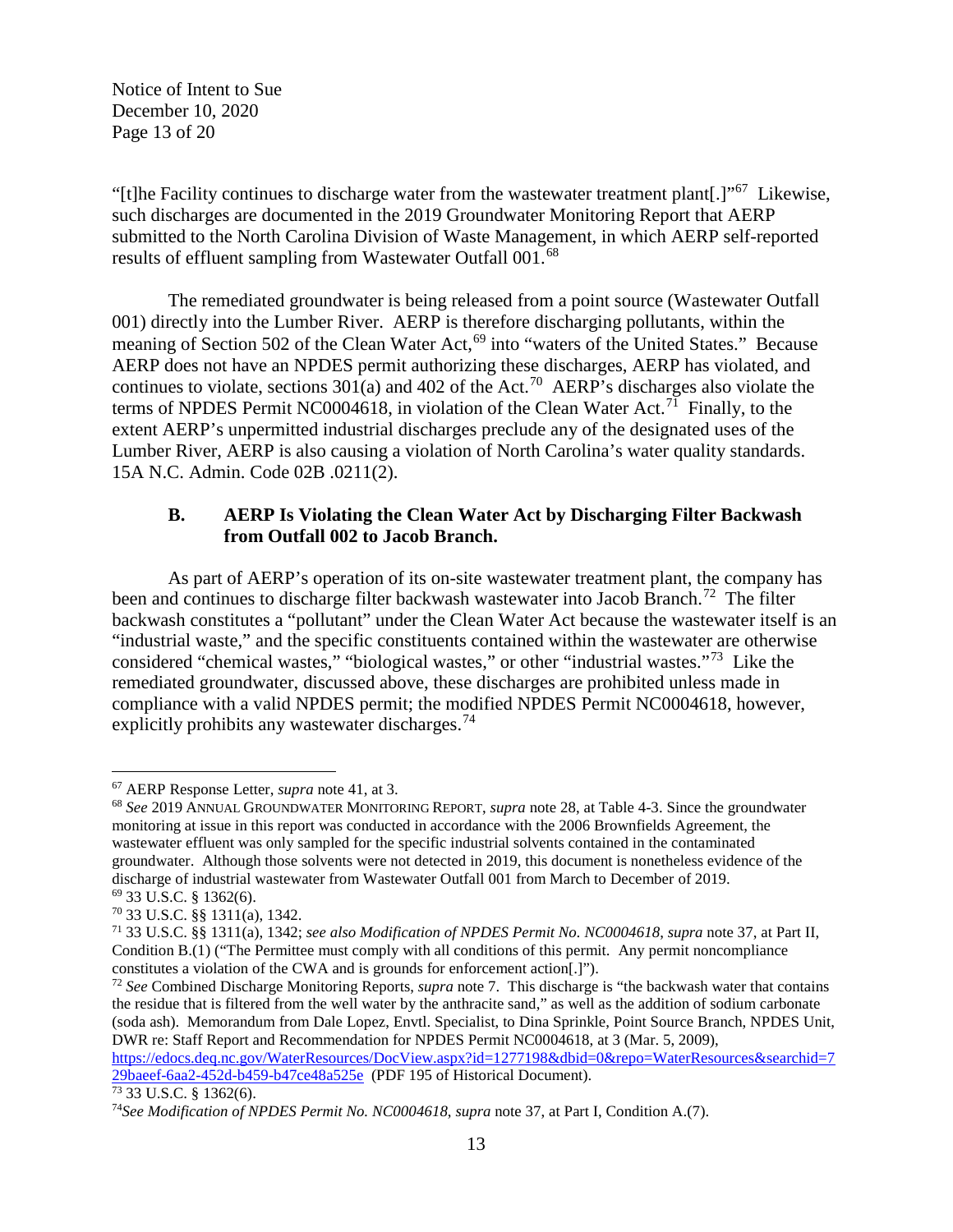Notice of Intent to Sue December 10, 2020 Page 14 of 20

The DMRs that AERP has submitted to the Division of Water Resources also report discharges of the filter backwash wastewater from Wastewater Outfall 002 from April 10, 2019, until the present. From April 10, 2019, to September 31, 2020, AERP reported a total of **479** days of discharge (flow) of effluent from Wastewater Outfall 002 into Jacob Branch.<sup>75</sup> These discharges contained at least **9 different pollutants**, but may also include additional pollutants not specifically monitored for. This letter provides notice for the illegal discharge of filter backwash wastewater, as well as the illegal discharge of any pollutant contained within the filter backwash wastewater, including but not limited to:

- $\bullet$  pH
- Total Suspended Solids (TSS)
- Turbidity
- Total Nitrogen
- Total Phosphorus
- Iron
- Manganese
- Aluminum
- Zinc

The filter backwash wastewater is being released from a point source (Wastewater Outfall 002) into Jacob Branch and then into the Lumber River. AERP is therefore discharging pollutants, within the meaning of Section 502 of the Clean Water Act,  $^{76}$  $^{76}$  $^{76}$  into "waters of the United States." Because AERP does not have an NPDES permit authorizing these discharges, AERP has violated, and continues to violate, sections  $301(a)$  and  $402$  of the Clean Water Act.<sup>77</sup> Because Condition A.(7) to NPDES Permit NC0004618 does not authorize *any* wastewater discharges by AERP, these filter backwash discharges from Wastewater Outfall 002 also violate the permit terms and sections  $301(a)$  and  $402$  of the Clean Water Act.<sup>[78](#page-13-3)</sup> And to the extent AERP's unpermitted industrial discharges preclude any of Jacob Branch's or the Lumber River's designated uses on either a short-term or long-term basis, AERP is also causing a violation of North Carolina's water quality standards. 15A N.C. Admin. Code 02B .0211(2).

# **C. These Violations Have Occurred at Least Since April 10, 2019, and Are Ongoing.**

Each day on which AERP operates its wastewater treatment plant and discharges remediated groundwater, filter backwash, or other industrial wastewater without an NPDES permit or in violation of NPDES Permit NC0004618 is a separate and distinct violation of

 $\overline{a}$ 

<span id="page-13-0"></span><sup>75</sup> *See* Combined Discharge Monitoring Reports, *supra* not[e 7.](#page-1-7)

<span id="page-13-1"></span> $76$  33 U.S.C. § 1362(6).

<span id="page-13-2"></span><sup>77</sup> 33 U.S.C. §§ 1311(a), 1342.

<span id="page-13-3"></span><sup>78</sup> 33 U.S.C. §§ 1311(a), 1342; *see also Modification of NPDES Permit No. NC0004618*, *supra* note [37,](#page-6-0) at Part II, Condition B.(1) ("The Permittee must comply with all conditions of this permit. Any permit noncompliance constitutes a violation of the CWA and is grounds for enforcement action[.]").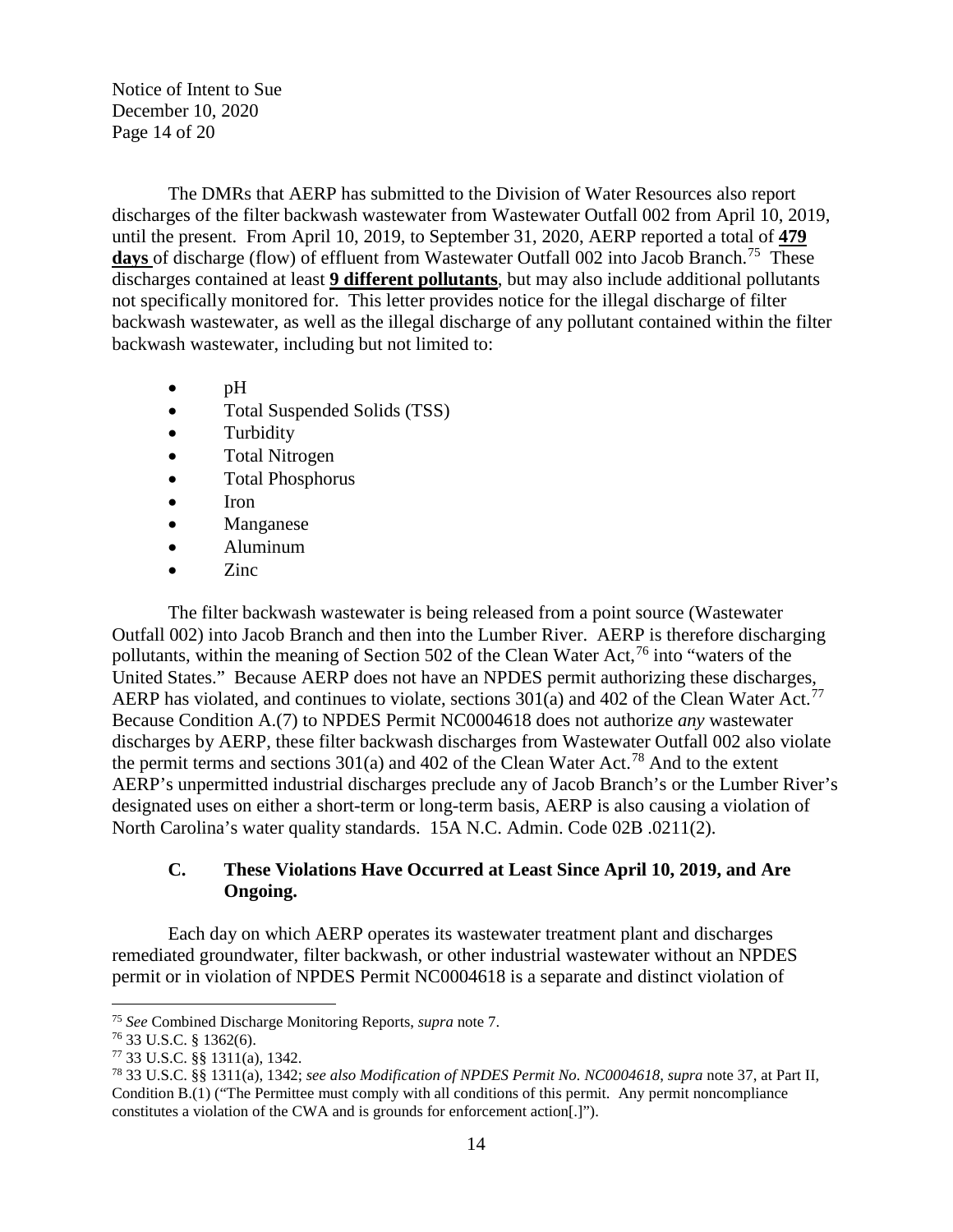Notice of Intent to Sue December 10, 2020 Page 15 of 20

sections 301(a) and 402 of the Clean Water Act and their implementing regulations.<sup>79</sup> Winyah Rivers alleges that a violation has occurred and continues to occur each and every day AERP discharges wastewater from either Outfall 001 or Outfall 002 since April 10, 2019 (the date of the NPDES permit modification), including but not limited to the dates identified in the DMRs included in Attachment 1.

AERP is liable for the above-described violations occurring prior to the date of this Notice Letter, at least since April 10, 2019, $80$  and for every day that these violations continue after the date of this Notice Letter. In addition, to the extent Winyah Rivers obtains evidence after the date of this Notice Letter of additional violations based on the same or similar pattern as the violations set forth above, this letter provides notice. These violations are ongoing and continuous, and unless AERP obtains coverage under and complies with an NPDES permit, these violations will continue.

## **IV. TO AVOID ADDITIONAL CLEAN WATER ACT VIOLATIONS RELATED TO ITS WASTEWATER, AERP MUST OBTAIN AN NPDES PERMIT FOR ITS WASTEWATER DISCHARGES ASSOCIATED WITH ITS PELLET MILL.**

Winyah Rivers remains concerned about AERP's intended wood pellet mill operations and associated compliance with the Clean Water Act, an issue originally raised in the August 11, 2020, notice letter. Although AERP appears to intend to begin wood pellet manufacturing,  $81$  it has not applied for or obtained coverage under an NPDES permit for the wastewater discharges that will result from the mill. As discussed above, the modified NPDES Permit NC0004618 does not authorize *any* wastewater discharges, including any discharges resulting from operation of the wood pellet mill. AERP is also not authorized under the existing Brownfields Agreement to use groundwater from the developed half of the property for anything other than textile manufacturing.<sup>82</sup> AERP must obtain an NPDES permit for its pellet mill wastewater discharges and revise its Brownfields Agreement with the state prior to commencing manufacturing operations.

As noted, the Clean Water Act prohibits the discharge of a pollutant into the waters of the United States without an NPDES permit.<sup>[83](#page-14-4)</sup> Based on AERP's descriptions of its steam explosion

 $\overline{a}$ 

<span id="page-14-0"></span><sup>79</sup> 33 U.S.C. §§ 1311(a), 1342; *see* 33 U.S.C. § 1319 (civil penalties assessed per day per violation).

<span id="page-14-1"></span><sup>80</sup> Upon information and belief, AERP's unpermitted discharges of industrial wastewater began prior to the April 10, 2019, NPDES permit modification. The March 2019 DMR for the Facility lists Lumberton Energy Holdings, LLC (i.e., AERP) as the owner of the facility and shows discharges of wastewater from Outfall 001 and Outfall 002 beginning on March 1. Lumberton Energy Holdings, Discharge Monitoring Report for NPDES Permit NC0004618 (March 2019) (Attachment 13). At the time of these discharges, NPDES Permit NC0004618 had not been transferred to AERP. *See Modification of NPDES Permit No. NC0004618*, *supra* note 37 (transferring ownership on April 10, 2019). Because AERP did not have an NPDES permit authorizing its March 2019 discharges, AERP violated sections 301(a) and 402 of the Clean Water Act. 33 U.S.C. § 1311(a), 1342.

<span id="page-14-3"></span><span id="page-14-2"></span><sup>81</sup> *See AERP Air Permit*, *supra* note [45.](#page-8-7) 82 *Notice of Brownfields Property*, *supra* note [13,](#page-2-7) at 4–5.

<span id="page-14-4"></span><sup>83</sup> 33 U.S.C. §§ 1311(a), 1342.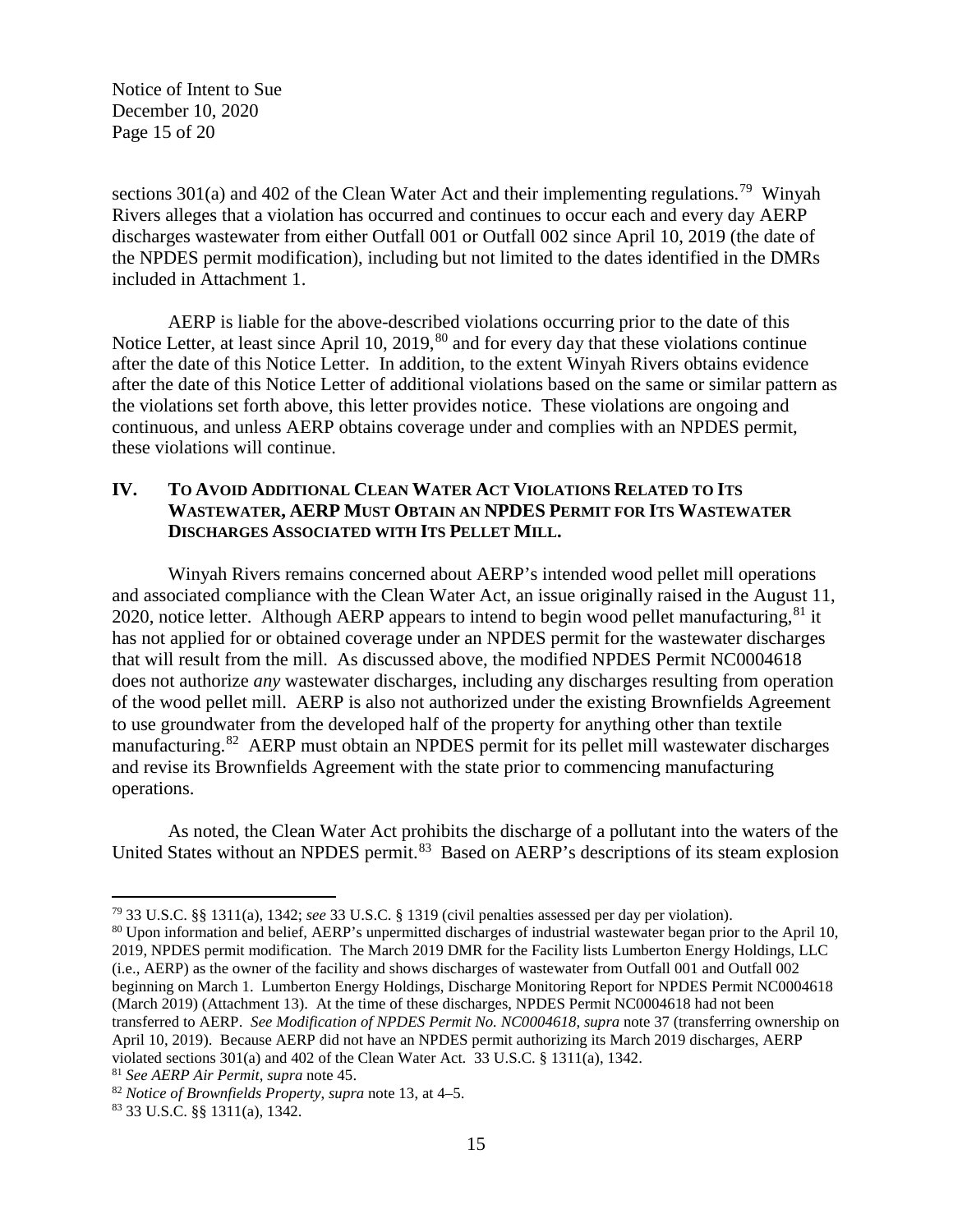Notice of Intent to Sue December 10, 2020 Page 16 of 20

<span id="page-15-0"></span> $\overline{\phantom{a}}$ 

manufacturing process, the wood pellet mill is expected to discharge non-contact cooling water into the nearby Jacob Branch and Lumber River through the two discrete wastewater outfalls.<sup>84</sup> Additional wastewater discharge is also possible in the form of the volatile organic compound condensate or water extracted from such condensate, which is produced during the steam explosion process. Each of these constitutes the discharge of a "pollutant" within the meaning of section 502 of the Act.<sup>85</sup> AERP must therefore apply for an NPDES permit prior to discharging its pellet mill wastewater and will be in further violation of the Clean Water Act if it fails to do so.

Additionally, the well water that will be used as non-contact cooling water presumably contains the same contaminants found in the recovery wells on site, including benzene, DCE, TCE, PCE, and vinyl chloride.<sup>86</sup> It is unclear whether the Facility's wastewater treatment plant is capable of safely processing this additional pollutant load such that these harmful industrial solvents will not be discharged into the Lumber River or Jacob Branch.

Statements made by AERP to its investors indicate that AERP intends to commence operation of the wood pellet mill shortly after receiving a final air quality permit from DAQ,  $87$ with a start date currently projected for spring 2021.<sup>88</sup> The final air permit was issued on August

<span id="page-15-1"></span><sup>84</sup> Wastewater Outfall 001 and Wastewater Outfall 002. *See Modification for NPDES Permit No. NC0004618*, *supra*  not[e 37,](#page-6-0) at PDF 13 (map).

<span id="page-15-2"></span><sup>85</sup> 33 U.S.C. § 1362(6) (defining "pollutant" to include "dredged spoil, solid waste, incinerator residue, sewage, garbage, sewage sludge, munitions, chemical wastes, biological materials, radioactive materials, heat, wrecked or discarded equipment, rock, sand, cellar, dirt and industrial . . . waste discharged into water").

<span id="page-15-3"></span><sup>86</sup> *Notice of Brownfields Property*, *supra* note [13,](#page-2-7) at 2–3. Because AERP has failed to apply for an NPDES permit for its wastewater discharges, it is unclear exactly where the well water will come from on the site. Regardless, because the site has been designated as a Brownfield, AERP must comply with the additional land-use restrictions imposed on the property under N.C. Gen. Stat. § 130A-310.35. These land use restrictions prohibit any use of groundwater from the developed portion of the property except for use in textile manufacturing. *See Notice of Brownfields Property*, *supra* note [13,](#page-2-7) at 4–5. If AERP intends to use groundwater in the wood pellet manufacturing process, as previously indicated, then AERP must first seek approval from DEQ and a modification to the land use restrictions. *Id.* 87 *See, e.g.*, SP Angel, *Spec Sits Research: Active Energy Group Plc, NC DAQ Air Permit 10636R00 Issued* (Aug, 4,

<span id="page-15-4"></span><sup>2020),</sup> [https://www.aegplc.com/wp-content/uploads/2020/08/AEG\\_\\_04082020\\_Note.pdf](https://www.aegplc.com/wp-content/uploads/2020/08/AEG__04082020_Note.pdf) ("The target is to produce CoalSwitchTM biomass black pellets by year-end 2020."); Michael Rowan, *Active Energy Group – Full Year Results* at 04:23 (June 1, 2020)[, https://www.brrmedia.co.uk/broadcasts-](https://www.brrmedia.co.uk/broadcasts-embed/5e611a7a9672d83b987776d1/event/?livelink=true&popup=true)

[embed/5e611a7a9672d83b987776d1/event/?livelink=true&popup=true](https://www.brrmedia.co.uk/broadcasts-embed/5e611a7a9672d83b987776d1/event/?livelink=true&popup=true) (stating that Active Energy Group expects to have the CoalSwitch plant "up and running this year"); Allenby Capital, *Company Note: Active Energy Group plc* at 10 (June 1, 2020)[, https://www.aegplc.com/investors/research/](https://www.aegplc.com/investors/research/) (download available: Allenby Capital Research) (stating that construction of the pellet plant "is expected to take around three to four months to complete"). <sup>88</sup> *See* Allenby Capital, *Company Note Update: Active Energy Group plc* at 1 (Dec. 3, 2020),

<span id="page-15-5"></span><https://www.aegplc.com/investors/research/> (download available: Allenby Capital Research) (stating that "construction work [is] expected to commence in early January 2021" and "commissioning of the plant to commence in Q2 2021"). Despite this and other statements made to investors, *see supra* not[e 87,](#page-15-0) AERP's construction schedule and operational timeline for the new pellet mill remains somewhat unclear. In mid-September, AERP told DEMLR staff that the pellet mill would be operational "within the next several months." N.C. DEMLR, COMPLIANCE INSPECTION REPORT: ACTIVE ENERGY RENEWABLE POWER (2020), available at [https://edocs.deq.nc.gov/WaterResources/DocView.aspx?id=1289526&dbid=0&repo=WaterResources.](https://edocs.deq.nc.gov/WaterResources/DocView.aspx?id=1289526&dbid=0&repo=WaterResources) Meanwhile,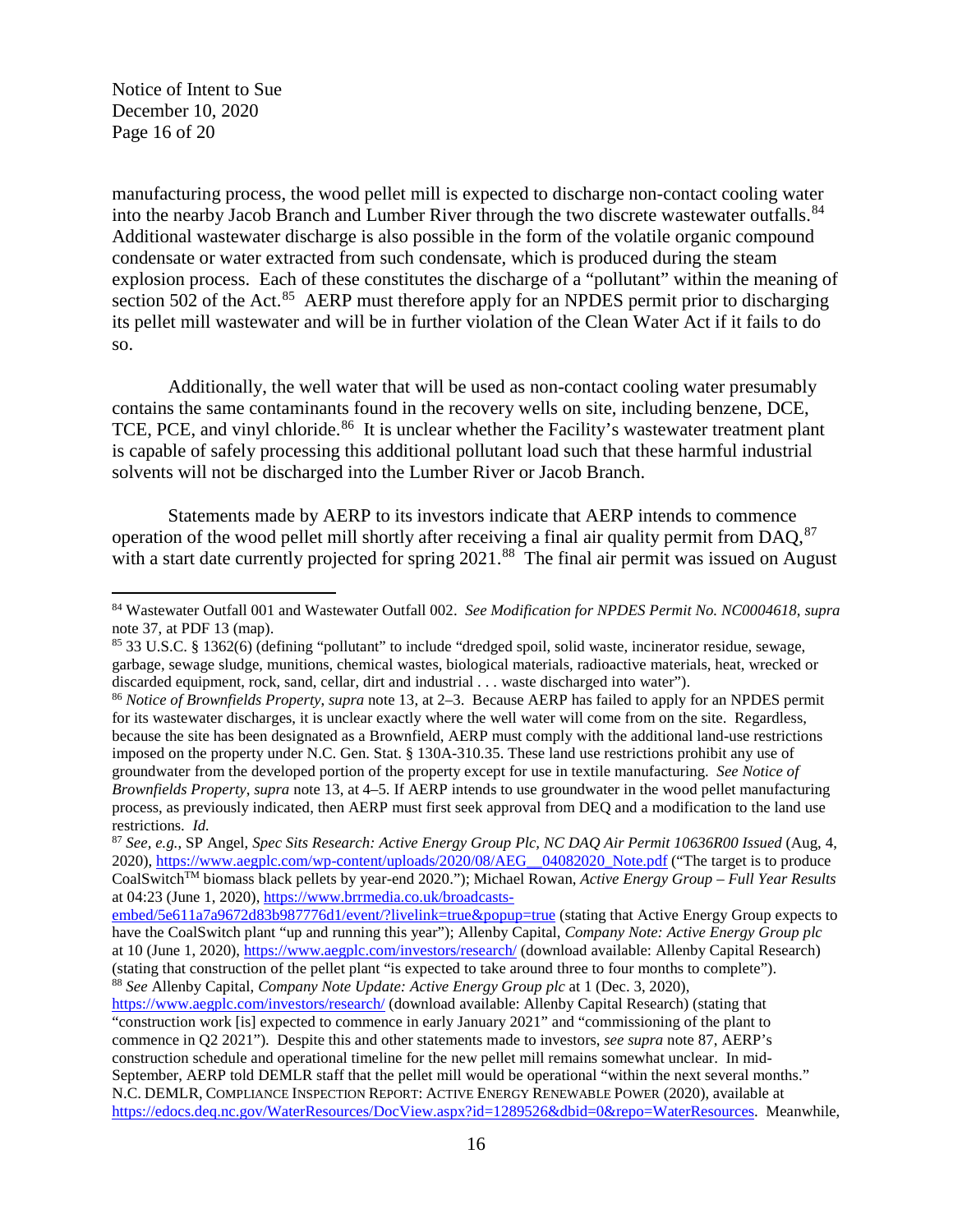Notice of Intent to Sue December 10, 2020 Page 17 of 20

3, 2020. Despite the fact that AERP intends to discharge polluted wastewater into Jacob Branch and the Lumber River in the apparent near future, AERP has not applied for nor is covered by an NPDES permit as required by the Clean Water Act for its wood pellet manufacturing wastewater discharges. Before AERP can obtain an NPDES permit for its wastewater, the Division of Water Resources must complete the permitting process including at least a 45-day notice period and the opportunity for the public to request a public hearing. *See* N.C. Gen. Stat. § 143-215.1.

AERP must not begin its wood pellet operations prior to obtaining an NPDES permit authorizing its wastewater discharge and receiving a modification to the Brownfields Agreement authorizing use of the site's groundwater in the pellet mill manufacturing process. Winyah Rivers urges AERP to immediately take steps to obtain a valid NPDES permit and the necessary revisions to the Brownfields Agreement to prevent these future violations of the Clean Water Act and state law.

## **V. PERSONS GIVING NOTICE**

Winyah Rivers Alliance is a not-for-profit environmental organization headquartered in Conway, South Carolina. The mission of Winyah Rivers Alliance is to protect, preserve, monitor and revitalize the health of the lands and waters of the greater Winyah Bay Watershed (encompassing the watersheds of the Lumber, Pee Dee, Lynches, Black, and Waccamaw Rivers). Winyah Rivers encompasses the Lumber Riverkeeper® Program, and it works to protect the Lumber River basin, as well as the entire Winyah Bay Watershed, so that swimmers, fishers, boaters, and other people can enjoy and use the watershed and its rivers and streams. Winyah Rivers achieves its mission by educating the public, advocating for sound public policies, and participating, where necessary, in legal and administrative proceedings where necessary.

Winyah Rivers has approximately 400 members throughout the Winyah Bay Watershed, including members who swim, boat, or fish in; live near; or otherwise use and enjoy the Lumber River downstream of the Facility. The water quality in the Lumber River and its tributary Jacob Branch affect the recreational, aesthetic, cultural, and environmental interests of Winyah Rivers' members, and the violations identified above have negatively impacted these interests.

As required by 40 C.F.R. § 135.3(a), the name, address, and telephone number of the person giving notice of intent to sue are:

Tina Christensen, Executive Director Winyah Rivers Alliance P.O. Box 554 Conway, SC 29528

AERP later told DAQ staff that construction of the pellet mill would not even start until the beginning of 2021. N.C. DAQ, *Presentation: Introduction to Air Quality Permitting and Review of the Active Energy Permit* at Slide 26 (Nov. 23, 2020), [https://deq.nc.gov/outreach-education/environmental-justice/secretarys-environmental-justice-and](https://deq.nc.gov/outreach-education/environmental-justice/secretarys-environmental-justice-and-equity-board#past-meetings)[equity-board#past-meetings](https://deq.nc.gov/outreach-education/environmental-justice/secretarys-environmental-justice-and-equity-board#past-meetings) (download available within "Past Meetings" tab).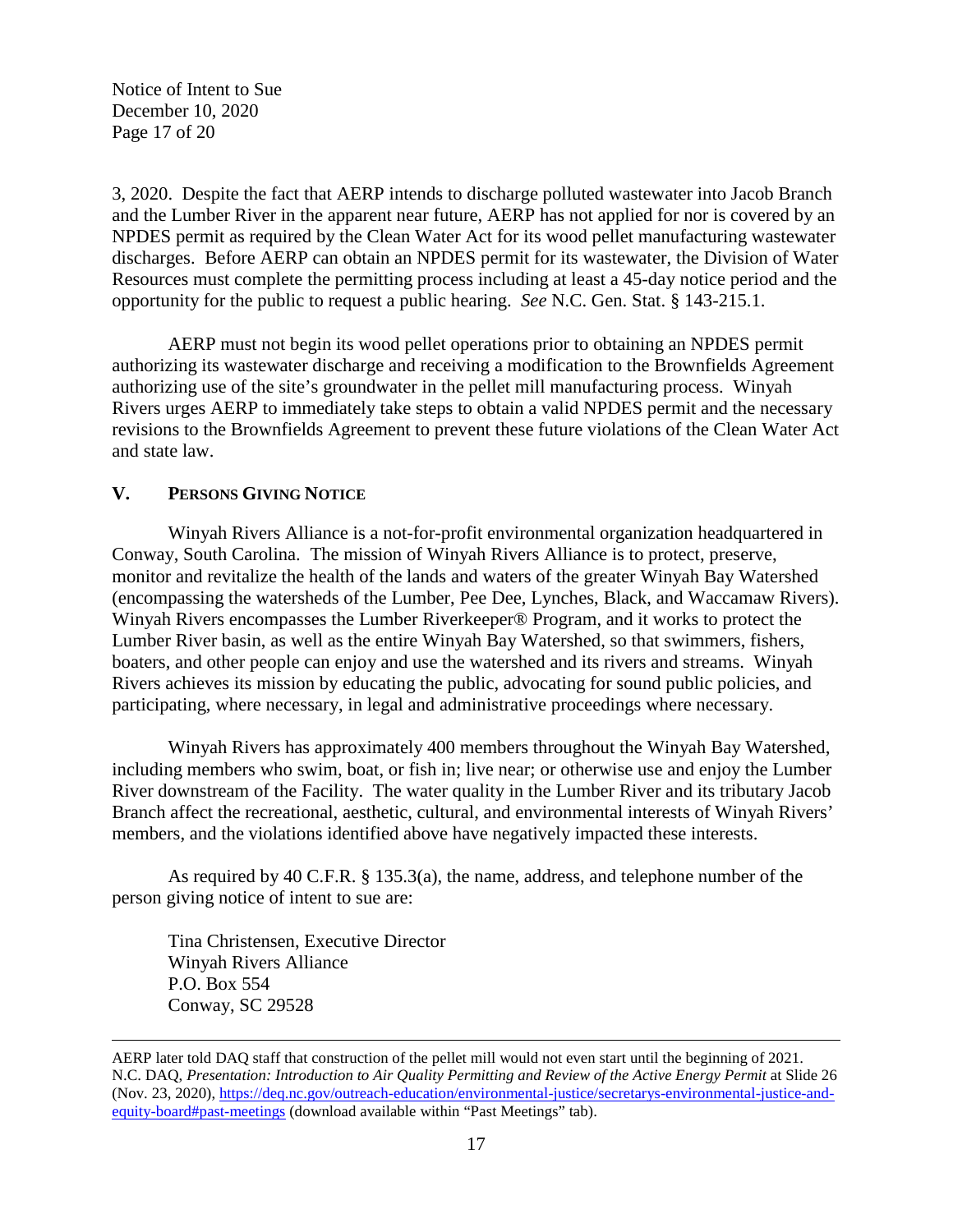Notice of Intent to Sue December 10, 2020 Page 18 of 20

843-349-4007

#### **VI. IDENTIFICATION OF LEGAL COUNSEL**

Winyah Rivers is represented by legal counsel in this matter. Pursuant to 40 C.F.R. § 135.3(c), the contact information for those providing legal counsel at the Southern Environmental Law Center are as follows:

Heather Hillaker Elizabeth Rasheed Kelly Moser Southern Environmental Law Center 601 West Rosemary Street, Suite 220 Chapel Hill, NC 27516-2356 919-967-1450 [hhillaker@selcnc.org](mailto:hhillaker@selcnc.org) [erasheed@selcnc.org](mailto:erasheed@selcnc.org) [kmoser@selcnc.org](mailto:kmoser@selcnc.org)

#### **VII. NOTICE OF INTENT TO SUE**

As described above, AERP has been, and continues to be, responsible for recurrent violations of the Clean Water Act by discharging industrial wastewater, including remediated groundwater and filter backwash and associated pollutants, into surface waters without a valid NPDES permit, and otherwise not in compliance with the conditions of NPDES Permit NC0004618. Unless the violations described above are fully redressed, Winyah Rivers intends to initiate a citizen suit against AERP following the 60-day notice period.

If litigation is necessary, Winyah Rivers will seek redress for the violations described in this Notice Letter, including injunctive relief, costs, and attorneys' fees pursuant to 33 U.S.C. § 1365(a) and civil penalties pursuant to 33 U.S.C. § 1319(d). Each separate violation of the Clean Water Act subjects the violator to a penalty of up to **\$55,800.00 per day per violation** for all violations that occurred after November 2, 2015, where penalties are assessed after January 13, 2020.[89](#page-17-0) Winyah Rivers will seek the full penalties allowed by law.

In addition to civil penalties, Winyah Rivers will seek declaratory and injunctive relief pursuant to sections 505(a) and (d)<sup>[90](#page-17-1)</sup> to prevent further violations of the Clean Water Act and other such relief as is permitted by law. Winyah Rivers will seek an order from the Court requiring AERP to obtain proper NPDES permit coverage and to correct all other identified violations through direct implementation of control measures and demonstration of full regulatory compliance.

<span id="page-17-0"></span><sup>89</sup> 33 U.S.C. § 1319(d); 40 C.F.R. § 19.4.

<span id="page-17-1"></span> $90$  33 U.S.C. §§ 1365(a), (d)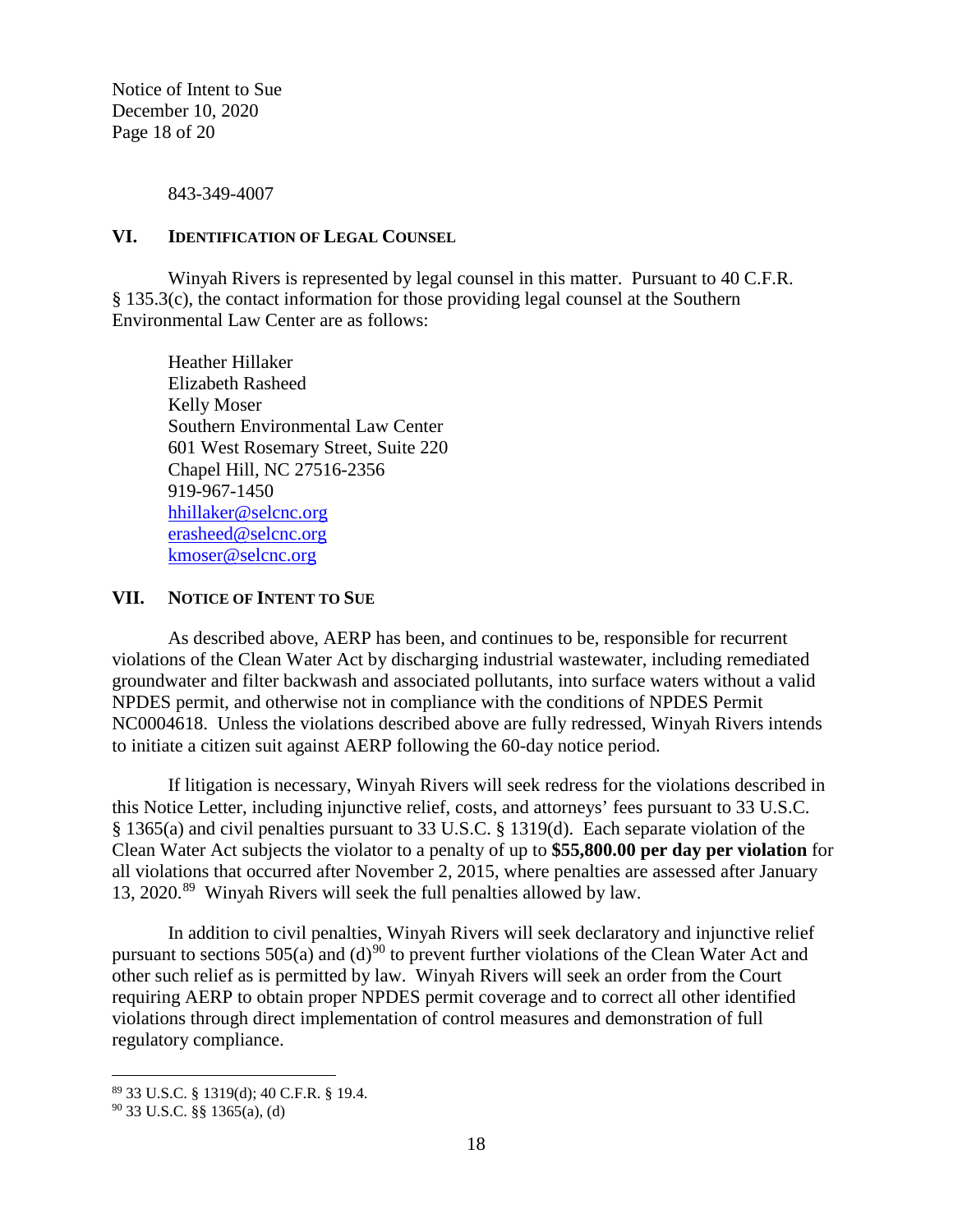Notice of Intent to Sue December 10, 2020 Page 19 of 20

Winyah Rivers reserves the right to add additional claims to the specific Clean Water Act violations set forth above based on the same or a similar pattern of violations. Winyah Rivers also reserves the right to seek additional remedies under state and federal law and does not intend, by giving this notice, to waive any other rights or remedies.

During the relevant notice period, Winyah Rivers is willing to discuss effective remedies for the violations noted in this Notice Letter. If you wish to pursue negotiations in the absence of litigation, you should initiate such negotiations within the next twenty (20) days so that they may be completed prior to completion of the notice period. Winyah Rivers has retained the assistance of the counsel listed below, and all responses to this Notice Letter should be directed to the undersigned counsel.

Thank you for your prompt attention to this matter.

Sincerely,

Heather Hilaker

Heather Hillaker Staff Attorney

Elizabeth Rasheed

Elizabeth Rasheed Associate Attorney

Kelly Moser Senior Attorney

Southern Environmental Law Center 601 West Rosemary Street, Suite 220 Chapel Hill, NC 27516-2356 (919) 967-1450 [hhillaker@selcnc.org](mailto:hhillaker@selcnc.org) [erasheed@selcnc.org](mailto:erasheed@selcnc.org) kmoser@selcnc.org